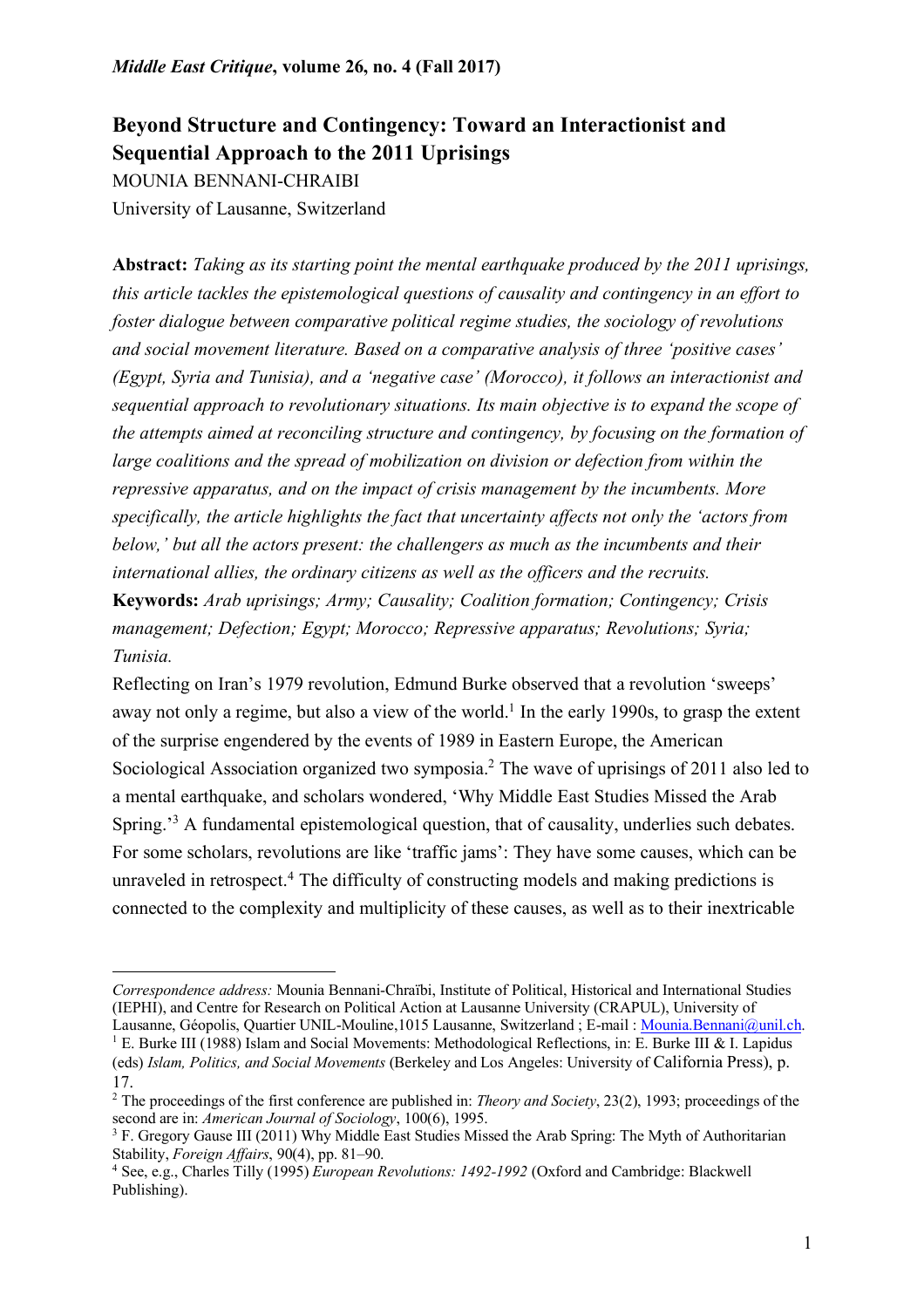nature. According to other scholars, revolutions are 'inevitably' a surprise,<sup>5</sup> since they belong to a class of 'contingent, unexpected, and inherently unpredictable' events.6

Despite the initial surprise, the 2011 uprisings and their results often were analyzed after the fact—as developments stemming logically from more or less distant determinants, and consequently as 'inevitable.'7 In contrast, I argue in this article that an interactionist and sequential approach is propitious for reconciling structure and contingency, and, even more, for expanding the scope of this reconciliation. Indeed, I aim to apprehend the processes underpinning these events on the basis of 'what actors are, do and say *in situ*' by examining—sequence by sequence—the connections between the macro level of the environment, the meso level of relations among collective actors, and the micro level of individuals.8 In so doing, this article can contribute to fostering dialogue among comparative political regime studies, the sociology of revolutions, and social movement literature.<sup>9</sup> More specifically, I tackle the following enigma: Confronted with the same wave of protests, the Moroccan regime displayed resilience, unlike the governments in Tunisia, Egypt, or Syria, where popular mobilization developed into a 'revolutionary situation,' that is to say, a situation in which the state's sovereignty is subject to multiple, competing claims supported by a significant portion of the population, and where the power holders cannot, or do not wish to, crush the oppositional coalition.<sup>10</sup> Subsequently, in the medium term, these revolutionary situations led to different developments: a democratic transition in Tunisia, a counterrevolution in Egypt, and a civil war in Syria. In such diversified cases as those of Tunisia, Egypt, Syria and Morocco— and beyond the alleged ontological opposition between republics and monarchies<sup>11</sup>— what can we attribute to structural determinants and what

 <sup>5</sup> Timur Kuran (1995) The Inevitability of Future Revolutionary Surprises, *American Journal of Sociology*, pp. 1528–1551.

<sup>6</sup> William H. Sewell, Jr. (1996) Three Temporalities: Toward an Eventful Sociology, in: T. J. McDonald (ed.) *The Historic Turn in the Human Sciences*, 98 (Ann Arbor, Mich.: The University of Michigan Press), p. 264; also see Charles Kurzman (2004) *The Unthinkable Revolution in Iran* (Cambridge and Harvard: Harvard University Press).

<sup>&</sup>lt;sup>7</sup> For a critical review, see, e.g., Morten Valbjørn (2015) Reflections on Self-Reflections:  $-$ On Framing the Analytical Implications of the Arab Uprisings for the Study of Arab Politics, *Democratization*, 22(2), pp. 218– 238.

<sup>8</sup> Following in the footsteps of Mounia Bennani-Chraïbi & Olivier Fillieule (2012) Towards a Sociology of Revolutionary Situations: Reflections on the Arab Uprisings, *Revue Française de Science Politique* [*English*], 62(5-6), pp. 1–29.

<sup>9</sup> In the same vein, see, e.g., Amin Allal & Thomas Pierret (eds) (2013) *Au cœur des révoltes arabes* [Inside the Arab revolts] (Paris: Colin); Joel Beinin & Frédéric Vairel (eds) (2013) *Social Movements, Mobilization, and Contestation in the Middle East and North Africa* (Stanford: Stanford University Press); Michel Camau & Frédéric Vairel (eds) (2014) *Soulèvements et recompositions politiques dans le Monde Arabe* [Political uprisings and recompositions in the Arab world] [(Montréal: Presses Universitaires de Montréal); Raymond Hinnebusch (2015) Conclusion: Agency, Context and Emergent Post-Uprising Regimes, *Democratization*, 22(2), pp. 358–374. For the use of Antonio Gramsci's ideas to understand these processes through their historicity, see, e.g., John Chalcraft (2016) *Popular Politics in the Making of the Modern Middle East* (Cambridge: Cambridge University Press).

<sup>10</sup> Charles Tilly (1978) *From Mobilization to Revolution* (Reading: Addison-Wesley), pp. 189-222.

 $11$  For a discussion about monarchical exceptionalism and for a critical view of institutionalist explanations see, e.g., Daniel Bischof & Simon Fink (2015) Repression as a Double-Edged Sword: Resilient Monarchs, Repression and Revolution in the Arab World, *Swiss Political Science Review*, 21(3), pp. 377–395.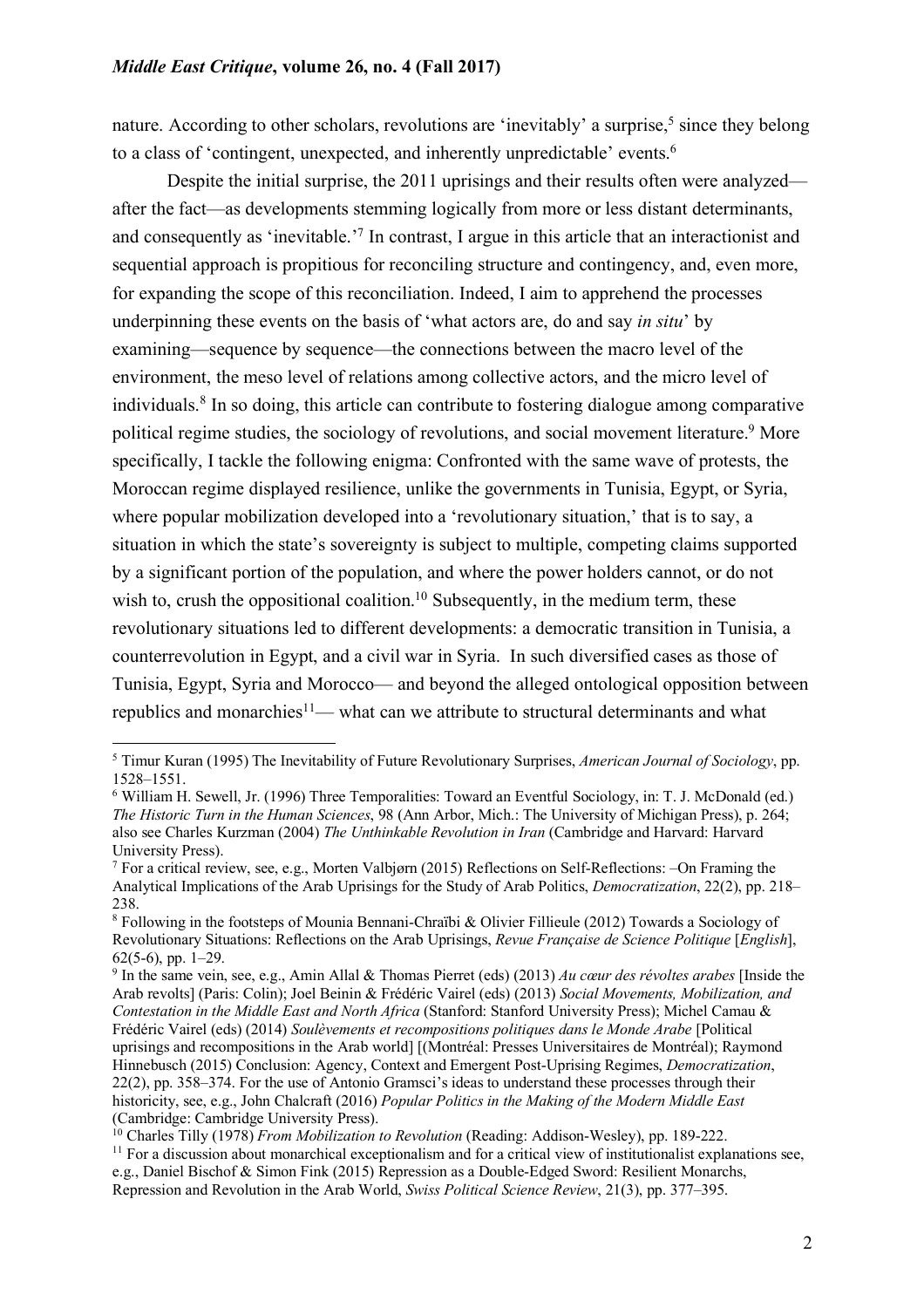might we deduce as effects of contingency?

In the first section of this article, I question the structuralist bias explicit in the nomothetic models of political change and implicit in the analysis, leaving room for contingency solely at the level of mobilization (i.e., the actors 'from below'). Following this, I present the interactionist and sequential approach. Secondly, I explore to what extent some of the processes observed in Tunisia, Egypt, Syria and Morocco in 2011 tend to transcend the conditions of their genesis,  $^{12}$  focusing on two main properties of the revolutionary situations: the spread of mobilization and the formation of large coalitions; and division or defection from within the repressive apparatus. Finally, I emphasize the fact that the way an authoritarian regime manages a crisis cannot simply be reduced to political preconditions; and, so doing, I highlight the fact that 'time matters.'<sup>13</sup> In the process, acknowledging the extent of 'our own ignorance,'14 I shed light on certain gray zones that future historians might explore.

#### **Beyond the Opposition between Structure and Contingency**

#### *The persistent structuralist bias*

The 2011 uprisings triggered a frenetic wave of academic activity, and calls from all directions to 'renew,' 'revisit,' and 'reframe' debates. <sup>15</sup> On this occasion, attempts at decompartmentalizing and invitations to 'capture the dynamism of the uprisings and their effects'16 were proposed. However, the urge to grasp the contingency effects of these events has been expressed mostly through a greater attention to mobilizations or micro events. When it comes to analyzing the internal variations of the 'Arab Spring,' the structuralist bias tends to take the lead. The new impulse of the nomothetic approach can be epitomized by a 1994 research program launched at US government's request with the goal of producing tools to measure and predict sociopolitical instability. In this context, an ambitious quantitative study of the 'Arab Spring' was published.17 According to the statistical regression analyses produced, the factors which most greatly reduced destabilization during the 2011 uprisings were: first, 'political preconditions' (type of political order, presence or absence of intra-elite conflict, and power transfer tools); secondly, an 'immunity' to internal conflicts that derived from having

 <sup>12</sup> Roderick Aya (1990) *Rethinking Revolutions and Collective Violence* (Amsterdam: Het Spinhuis).

<sup>13</sup> Andrew Abbott (2001) *Time Matters: On Theory and Method* (Chicago: University of Chicago Press).

<sup>14</sup> Leyla Dakhli (2013) Tunisia and Syria: Comparing Two Years of Revolution, *Middle East Critique*, 22(3), p. 300.

<sup>&</sup>lt;sup>15</sup> See, for example, Michelle Pace & Francesco Cavatorta (2012) The Arab Uprisings in Theoretical Perspective – An Introduction, *Mediterranean Politics*, 17(2), pp. 125-138. See also the following special issues: The Arab Uprisings of 2011, *Middle East Critique* (2013), 22(3); From Arab Spring to Arab Winter: Explaining the limits of post-uprising democratisation, *Democratization* (2015), 22(2); Révolutions arabes: un événement pour les sciences sociales ? [Arab revolutions: An event for the social sciences?], *Revue des Mondes Musulmans et de la Méditerranée* [Review of the Muslim worlds and of the Mediterranean] (2015), 138. <sup>16</sup> Steven Heydemann (2015) Explaining the Arab Uprisings: Transformations in Comparative Perspective, *Mediterranean Politics*, pp. 1–13.<br><sup>17</sup> Andrey V. Korotayev, Leonid M. Issaev, Sergey Y. Malkov & Alisa P. Shishkina (2014) The Arab Spring: A

Quantitative Analysis, *Arab Studies Quarterly*, 36(2), pp. 149–169.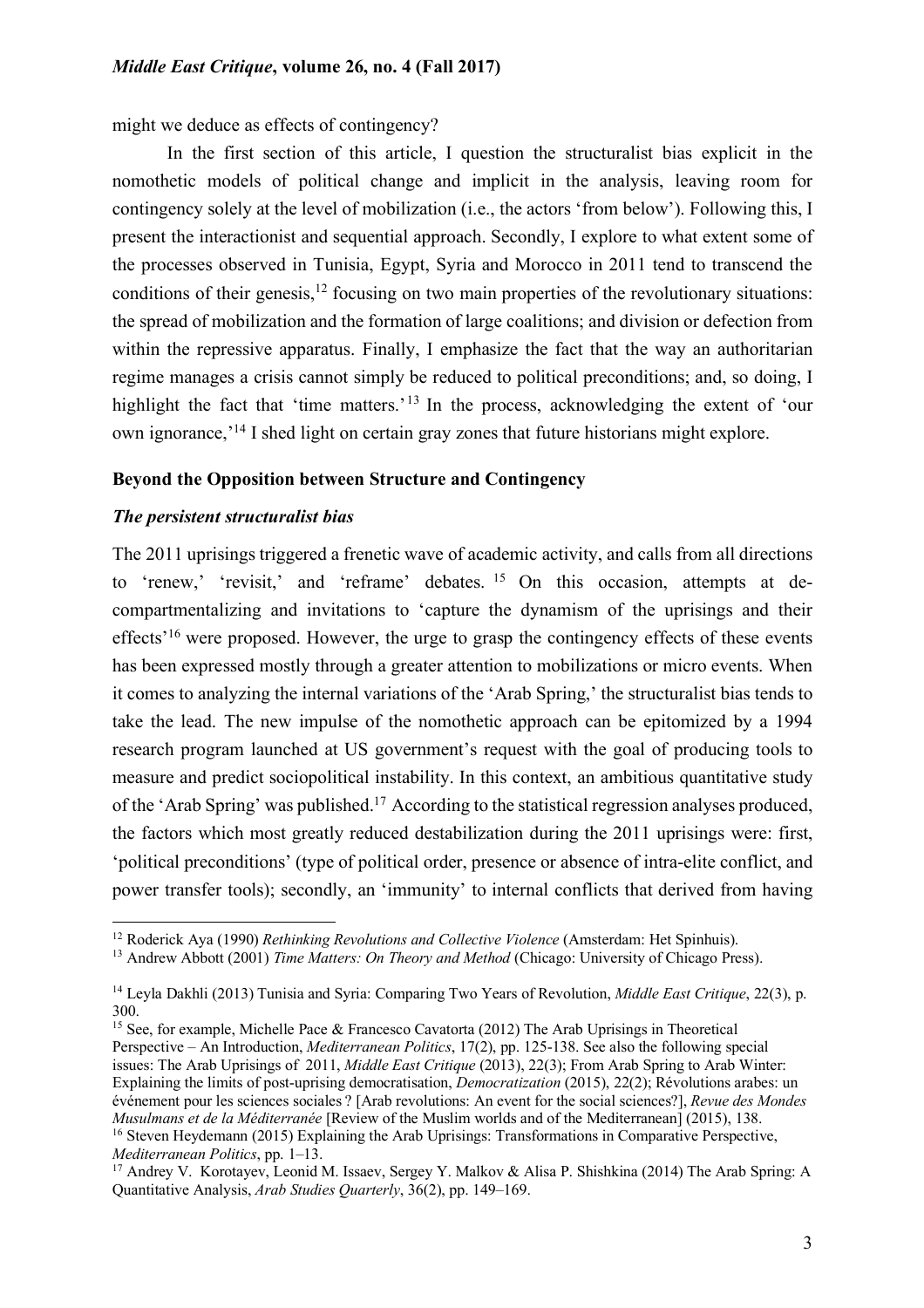experienced large-scale conflict in the recent past and the participation of Islamist groups in official political life; and thirdly, 'the level of internal contradictions' (related to religious and ethnic heterogeneity and to the unequal redistribution of power and economic resources). Certainly, this literature provides a wealth of insights. Nonetheless, it suffers from three major weaknesses, already raised by some sociologists of revolutions. First, this kind of retrospective and teleological never-ending quest focuses on distant or remote 'causes' of the emergence of mobilization, and increasingly use popular methods of providing evidence: regression statistics that identify 'pure' effects of one variable on another 'all things being equal,' or combinations of variables. Even though these analyses come closer to the realities observed, they still capture only what happened before the event. Second, the ambition to develop explanatory models tends to be reductionist and to obfuscate the fact that 'social causality is temporally heterogeneous.<sup>'18</sup> The third weakness is related to the difficulty of linking the micro level of individuals with the macro level, resulting in actors remaining in the background, when they are not portrayed as iconic figures, or subsumed under reifying categories.<sup>19</sup>

Even when there is an attempt to learn 'lessons from the Arab Spring,' the 'agency,' the 'contingency,' and the potential of 'surprise' too often are limited to the mobilization or to the actors 'from below.' For example, in light of the 2011 uprisings, Eva Bellin suggested analyzing 'the complementary roles of structure, agency, intention, and contingency in complex political phenomena such as political uprisings.' <sup>20</sup> However, she concluded that 'little' was 'surprising from a theoretical point of view,' except the social mobilization observed.21 This tendency to confine agency and contingency to mobilization prevails even among the scholars of social movements who have been dealing with the issue over a period of time. As Philip Balsiger pointed out, 'the dominant conceptualization of social movement activity resembles a tennis player firing balls against a wall. The tennis player is the social movement […]. His opponent, meanwhile, is pictured as a wall: exhibiting certain structural characteristics.'22 In the following sections, I suggest developing an interactionist and sequential approach that considers *all* the *actors present* as players, carrying the print of a historicity, but also subject to emotion, uncertainty, and experimentation by trial and error.<sup>23</sup>

### *Toward an interactionist and sequential approach*

The interactionist and sequential approach advocated in this article is keeping with the ambitious project of Doug McAdam, Sidney Tarrow and Charles Tilly, which aimed to

<sup>&</sup>lt;sup>18</sup> Sewell, Three Temporalities, p. 263.

<sup>19</sup> Roderick Aya (2001) The third man; or, agency in history; or, rationality in revolution, *History and Theory*, 40(4), pp. 143-152.

<sup>&</sup>lt;sup>20</sup> Eva Bellin (2012) Reconsidering the Robustness of Authoritarianism in the Middle East: Lessons from the Arab Spring, *Comparative Politics*, 44(2), p. 127.

 $21$  Ibid, p. 135.

<sup>22</sup> Phillip Balsiger (2015) Corporations as Players and Arenas, in: M. J. Jasper & J. W. Duyvendak (eds) *Players and Arenas* (Amsterdam: Amsterdam University Press) p. 119.

<sup>&</sup>lt;sup>23</sup> Following in the footsteps of Bennani-Chraïbi & Fillieule, Towards a Sociology of Revolutionary Situations, see, e.g., Jasper & Duyvendak, (eds) *Players and Arenas*.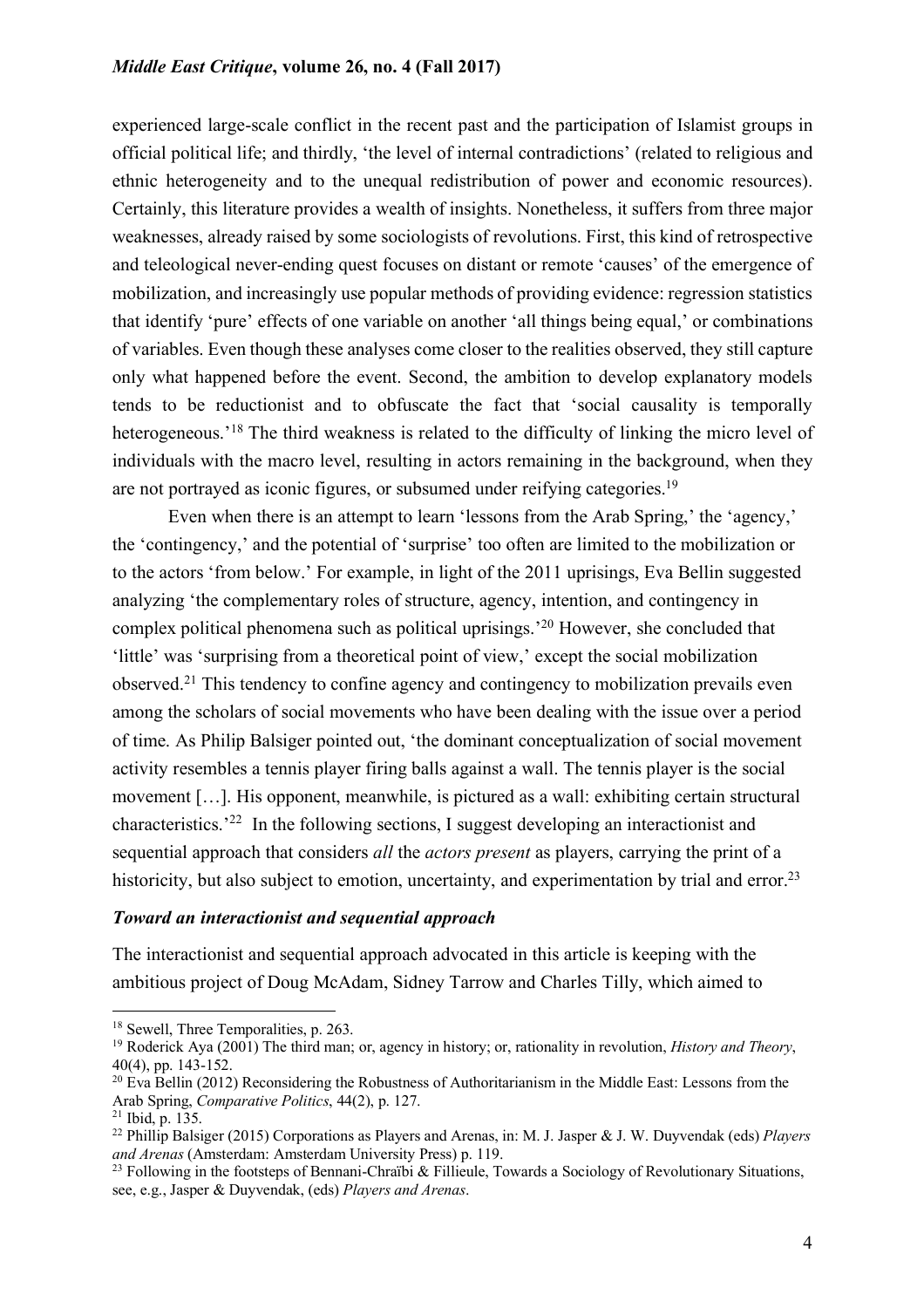restructure the political process model around the study of mechanisms specific to different kinds of episodes.<sup>24</sup> However, I sketch out propositions, based on borrowings from other traditions, in order to make their model: 1) more interactive and sequential; 2) more open to the effects of contingency; and 3) more open to emotions. According to the authors in Dynamics of Contention, the main challenge for students of contentious politics is to 'identify crucial causal mechanisms that recur in a wide variety of contention, but produce different aggregate outcomes depending on the initial conditions, combinations, and sequences in which they occur.<sup>25</sup> Therefore, they argue in favor of a 'reorientation of explanations from episodes to mechanisms and processes.<sup>26</sup> Recognizing that early models 'downplay the contingency, emotionality, plasticity, and interactive character of movement politics,'27 they propose a restructuration of the political process model in order to make it 'dynamic' and 'interactive.' In this article, I use some of their main concepts. As a reminder, the mechanisms are environmental, cognitive, relational, and recognizable when 'we see interactions among the elements in question altering the established connections among them'; they form a continuum with the processes, which are 'recurring causal chains, sequences, and combinations of mechanisms.<sup>28</sup> In line with this, a sequence of action is a series of performances, underpinned by a set of mechanisms and processes. And performances are the cumulative whole of interactions between all the actors participating in a conflict; they are shaped by a history of protest, protestors' and police officers' cultures, and know-how acquired from past battles.<sup>29</sup> However, the participants also reinterpret them, and sometimes subvert or abandon them entirely, as a result of dynamics that are determined on the ground.

Notwithstanding the ambitious goal pursued in *Dynamics of Contention*, much remains to be done before reaching its objectives in terms of 'dynamism' and 'interactivity.' Similarly, we should note with the authors that 'contingency dogs [their] analytical path.<sup>30</sup> Finally, emotions cannot be reduced to the mechanism of 'attribution of threat and opportunity.' To go further toward a 'dynamic' and 'interactive' approach, some scholars have argued for basing the analysis of the processes underpinning contention episodes, 'on what actors are, do and say *in situ*,' by taking into account 'all the actors present in the space of a given conflict.'31 They also recommended examining, through a multilevel analysis, how

B. Klandermans & C. van Stralen (eds) *Movements in Times of Democratic Transition*, pp. 34–63 (Philadelphia: Temple University Press).

 <sup>24</sup> D. McAdam, S. Tarrow & C. Tilly (2001) *Dynamics of Contention* (Cambridge: Cambridge University Press). <sup>25</sup> Ibid, p. 37.

 $26$  Ibid, p. 308.

<sup>27</sup> Ibid, p. 15.

 $28$  Ibid, p. 26.

<sup>29</sup> Charles Tilly (2008) *Contentious Performances* (Cambridge: Cambridge University Press), p. 4-5. 30 McAdam, Tarrow & Tilly, *Dynamics of Contention*, p. 311.

<sup>&</sup>lt;sup>31</sup> Bennani-Chraïbi & Fillieule, Towards a Sociology of Revolutionary Situations, p. 13. For an implementation of this concept of multi-level analysis and causation inspired by symbolic interactionism, see, e.g., Olivier Fillieule (2015) Disengagement from Radical Organizations: A Process and Multilevel Model of Analysis, in: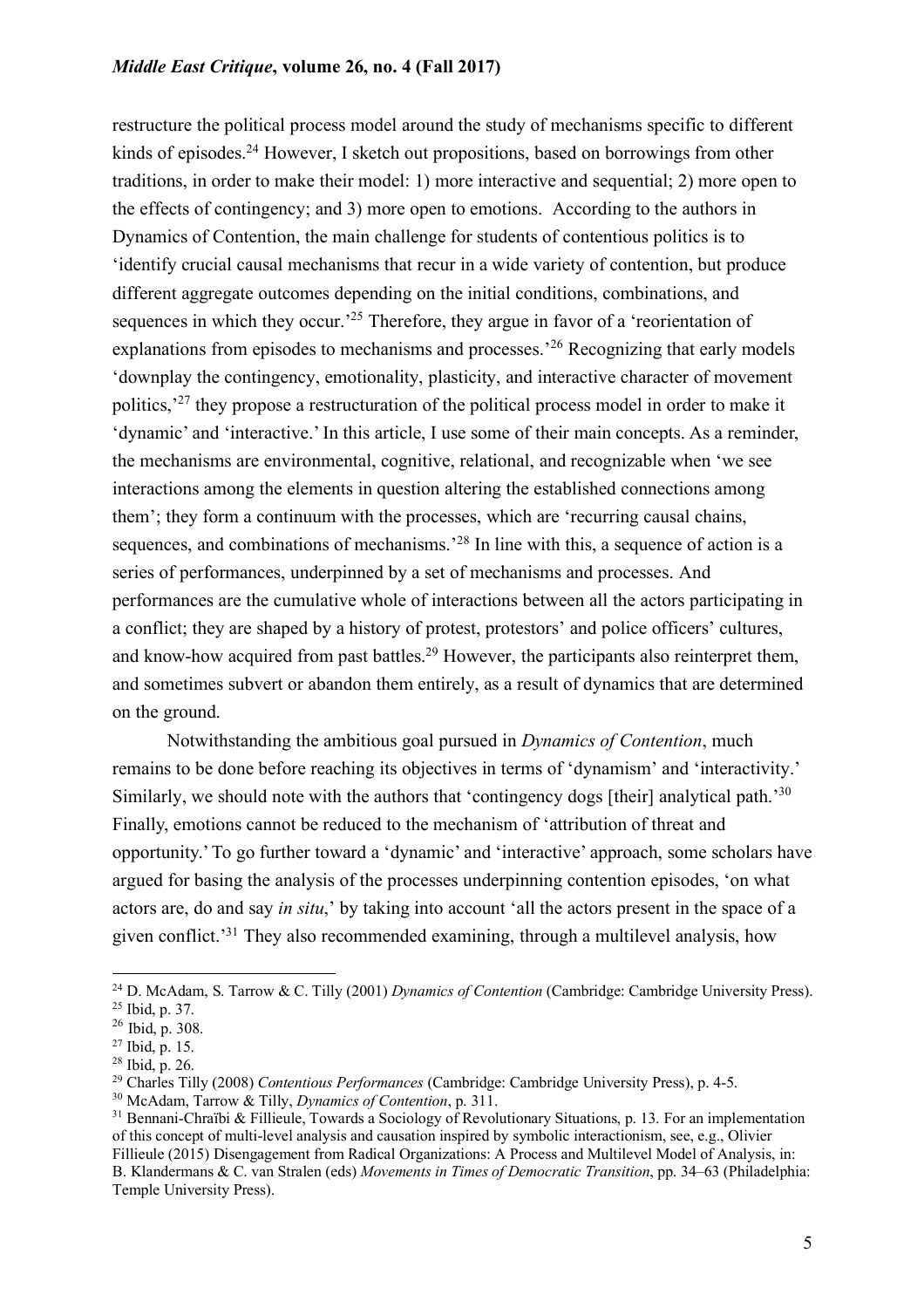'each sequence of actions is modified by processes which lead to its results (new states of equilibrium), which in turn help to define the environmental, relational and cognitive elements that influence the calculations of the following sequence.'32 Along with these propositions, I suggest emphasizing the 'sequential' character of this interactionist approach, in order to highlight, with Andrew Abbott, the fact that 'time matters;' in other words, the order of sequences produces an effect on 'the way they turn out.' <sup>33</sup>

The interactionist and sequential approach I advocate here is extremely compatible with Ivan Ermakoff's 'positive conception of contingency.<sup>34</sup> Indeed, Ermakoff contends that a distinctive 'class of processes' is identifiable during 'open-ended conjunctures.'35 In contrast to a 'conjunctural causation,' which, according to George Steinmetz, 'refers to situations in which complex events are determined by variable constellations of causal factors,'36 Ermakoff pays attention to 'the indeterminacy of multiple futures coexisting synchronically at one point in time.<sup>37</sup> This 'endogenous' property is connected to 'a configuration of interdependence,' which is 'marked by actors' mutual recognition of their uncertainty,' and by the absence of a 'pre-established script.' From there on, he suggests 'tracking down' these moments of collective indeterminacy.38 Claiming that it is 'through their impact on the agency of particular individuals that incidental causes affect evolving action systems and thereby acquire collective significance,' he distinguishes four types of impacts: 'A pyramidal impact rests on the existence of a hierarchical system of power relations. Pivotal is the action that decisively shifts a balance of power. Sequential impact describes the alignment of individual stances on observed behavior. The impact is epistemic when it affects beliefs that actors presume they are sharing.<sup>39</sup>

In keeping with scholars such as Jeff Goodwin, James Jasper and Francesca Polletta, one also should go beyond the misleading opposition between 'emotion' and 'rationality' or 'cognition' and reincorporate the role of emotions during these sequences of actions and interactions without confining them to the micro-level of analysis. Indeed, emotions are 'collective as well as individual, and they permeate large-scale units of social organization, including workplaces, neighborhood and community networks, political parties, movements, and states, as well as the interactions of these units with one another.'40 In line with Stéphane Latté, it is also important to pay attention to 'their collective character (a joint production rather than an individual creation), established (produced by inherited constraints associated

 $32$  Bennani-Chraïbi & Fillieule, Towards a Sociology of Revolutionary Situations, p. 14.

<sup>33</sup> Abbott, *Time Matters*, p. 51.

<sup>34</sup> Ivan Ermakoff (2015) The Structure of Contingency, *American Journal of Sociology*, 121(1), p. 114.  $35$  Ibid.

<sup>36</sup> G. Steinmetz (1998) Critical Realism and Historical Sociology. A Review Article, *Comparative Studies in Society and History*, 40(1), p. 173 quoted by Ermakoff, The Structure of Contingency, p. 70.

<sup>&</sup>lt;sup>37</sup> Ermakoff, The Structure of Contingency, p. 110.

<sup>38</sup> Ibid, p. 100.

<sup>39</sup> Ibid, p. 66.

<sup>40</sup> Jeff Goodwin, James Jasper & Francesca A. Polletta (eds) (2001) *Passionate Politics: Emotions and Social Movements* (Chicago: University of Chicago Press), p. 16.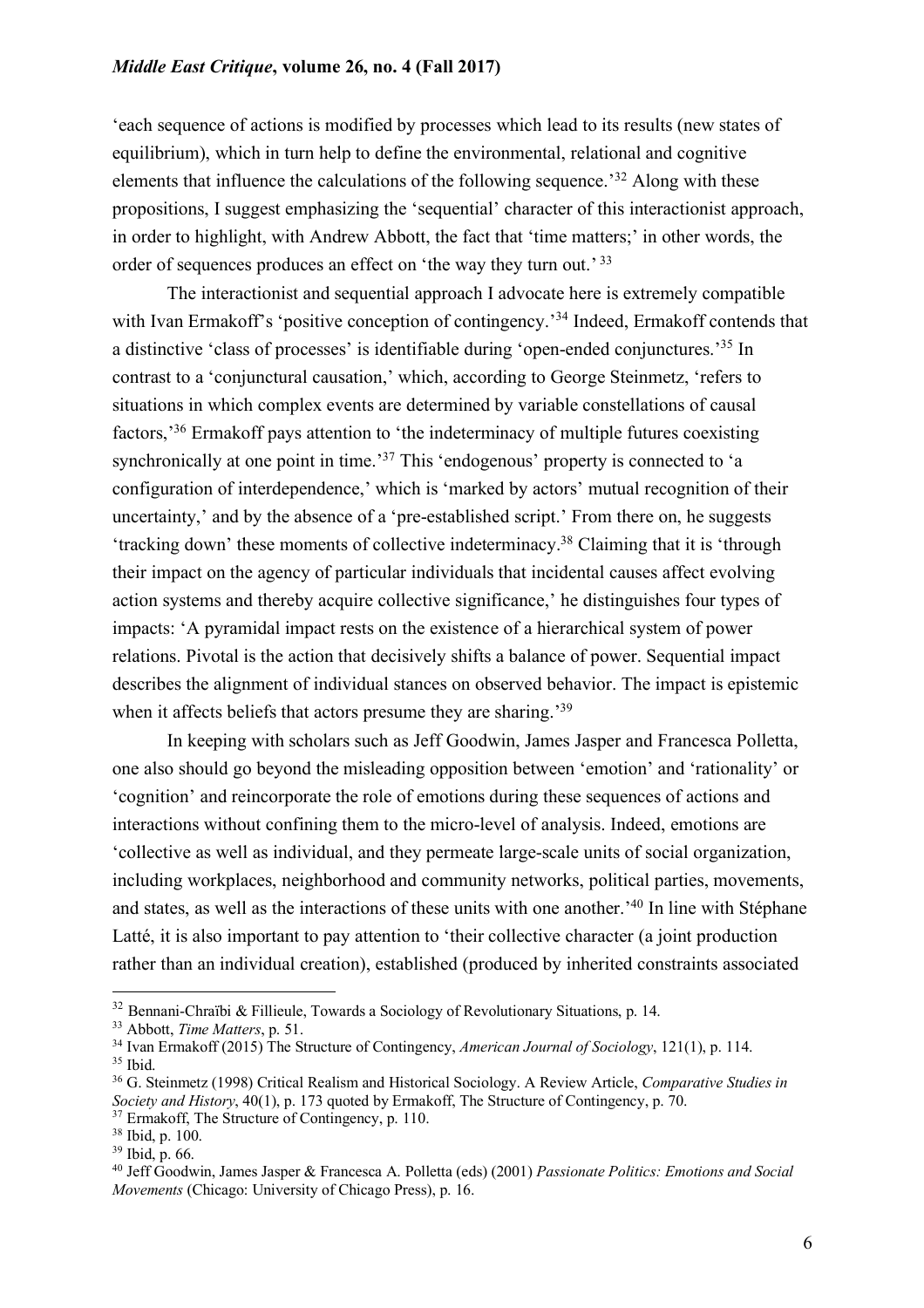with the role, observed and adapted), reflexive (with the actors as aware as the observers of the constraints and opportunities of various emotional registers) and relational (the meaning and weight of emotional prescriptions varying from one social configuration to another, from one context of mobilization to another).'41

Notwithstanding the divergences between some of these theoretical traditions, I argue that an interactionist and sequential approach is particularly propitious to their reconciliation and to further exploring how to deal with the 'messiness' of causation during open-ended conjunctures: 'Causal mechanisms cumulate, contradict one another, aggregate, and link together, unfolding simultaneously on multiple levels.'42 The main challenge is twofold. On the first level, we need to focus on what shapes a context of potentiality, $43$  without, however, confusing the 'origins' of revolutions with their 'causes.'44 In order to reduce the structuralist bias, we should grasp the contextual dimension, not as a set of determining causes, addressed mechanically and from above, but as *conducive elements,* which refer to the characteristics of the environment, the collective actors and the individuals. According to this view, environmental and relational elements tend to constrain the way actors express and frame their identities, their emotions, and shape the form of their interactions. In return, they are perceived and appropriated differently, depending on the actors, their resources, positions, dispositions, and interactions, etc. On a second level, an interactionist and sequential approach should enable us to pay attention to the indeterminacy of open conjunctures, and at the same time 'to de-essentialize any particular characteristics of players and arenas'45 so as to avoid the illusion of the 'immaculate conception'46 and to clarify the connections between the macro level of the environment, the meso level of relations among collective actors, and the micro level of individuals. It remains to be emphasized that a sequential multilevel analysis of the processes underpinning contentious episodes, based on 'what actors are, do and say *in situ*,' allows us also to go beyond the alleged structural oppositions between monarchies and republics in the Middle East. Wishing to expand the scope of the reconciliation between structure and contingency, I focus on the formation of large coalitions and the spread of mobilization in Tunisia, Egypt, Syria, and Morocco, then I move on to the defection within the repressive apparatus of the first three. Finally, I examine the impact of

 <sup>41</sup> S. Latté (2015) Des « mouvements émotionnels » à la mobilisation des émotions [From "emotional movements" to the mobilization of emotions], *Terrains/Théories* [Fieldworks/Theories], (2). Available at http://teth.revues.org/244.

 $42$  Mark R. Beissinger (2011) Mechanisms of Maidan: The Structure of Contingency in the Making of the Orange Revolution, *Mobilization: An International Quarterly*, 16(1), p. 27.

<sup>43</sup> Abbott, *Time Matters*, p. 51.

<sup>44</sup> Roger Chartier (1991) *The Cultural Origins of the French Revolution* (Durham & London: Duke University Press)  $p. 169$ .

<sup>45</sup> Jan W. Duyvendak & Olivier Fillieule (2015) Conclusion: Patterned Fluidity: An Interactionist Perspective as a Tool for Exploring Contentious Politics, in: J. Jasper & J. W. Duyvendak (eds) *Players and Arenas* (Amsterdam: Amsterdam University Press), p. 298.

<sup>46</sup> Leila J. Rupp & Verta Taylor (1987) *Survival in the Doldrums* (New York and Oxford: Oxford University Press).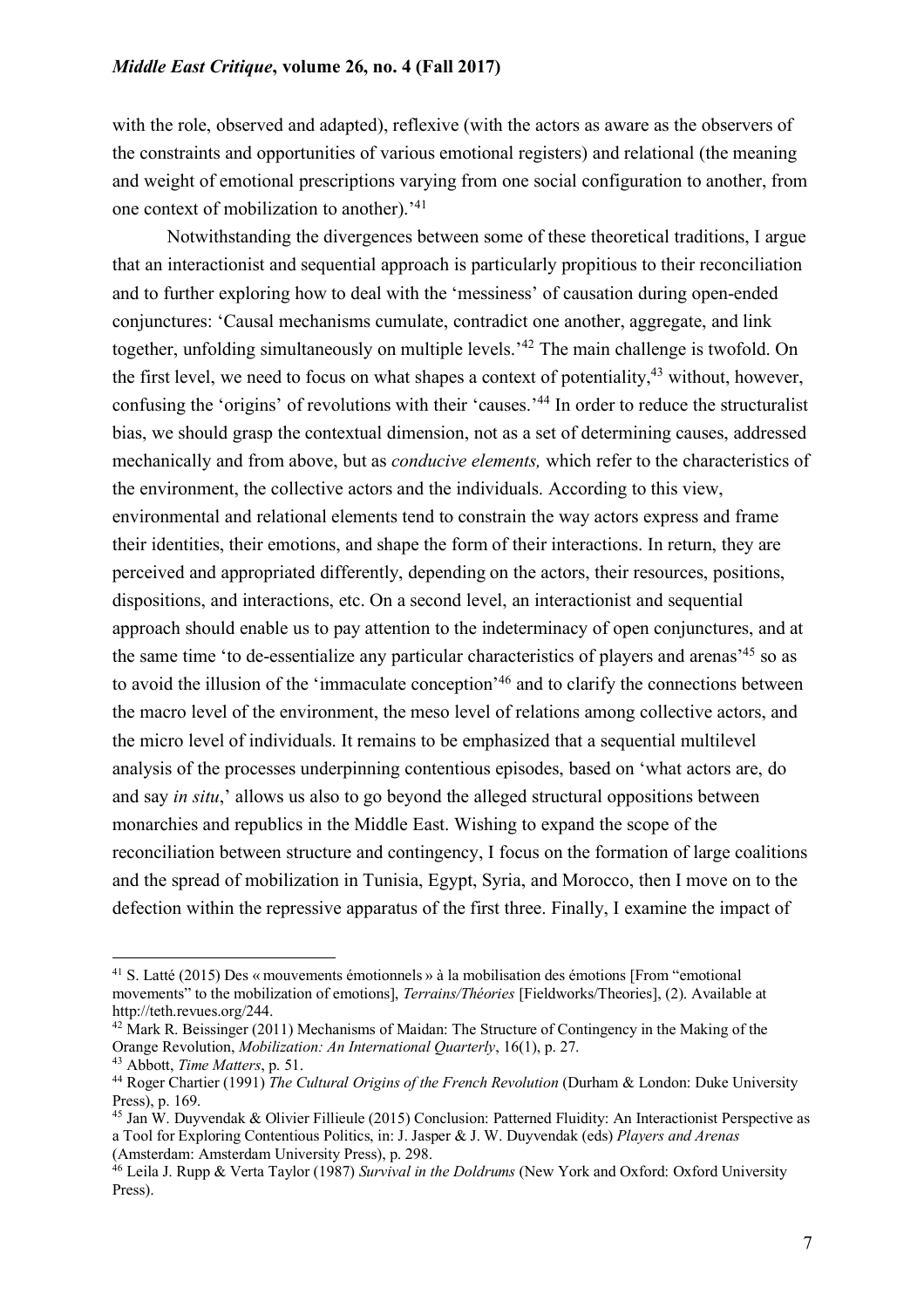crisis management by the incumbents.

# **Figure 1**. **Interactionist and Sequential Approach to Revolutionary Situations**



Time 1… Time 2… Time 3…Time x

# **Common Properties and Variable Configurations**

The outbreak of protests in Tunisia, Egypt, Syria and Morocco reveals some common properties, recurrently observed during open-ended conjunctures. However, only the first three countries experienced a revolutionary situation. At the macro level, the four countries witnessed the spread of mobilizations to different categories of the population to varying degrees. According to social movement scholars, this phenomenon is related to fluidity and uncertainty, which become prevalent insofar as the usual rules of the game no longer are respected. At the same time, a phenomenon of *modularity* is observed,<sup>47</sup> in other words, there occurs a simplification in the ways of framing the situation and the unification of forms of action within the same national unit, as well as from one country to another. At the micro level, as uncertainty grew, the present actors no longer made decisions in the same way as they used to, even in Morocco. At the meso level, in the four cases, we observe a more or less cross-class coalition formation, i. e., the 'creation of coordinated action across a major class boundary'48—and coalescences—in the meaning of the coming together of actors from different social groups without any active coordination. Nonetheless, while defection or division destabilized the repressive apparatus in Tunisia, Egypt and Syria, this was not the case in Morocco.

# *Formation of Large Coalitions and the Spread of Mobilization*

Considering the formation of large coalitions and the spread of the mobilization as one of the main properties of revolutionary situations, scholars have examined closely the facilitating or inhibiting factors behind this phenomenon from two angles in particular, the form of the state and the shape of class conflict. However, beyond these factors, we also should take into account the processes at work during the events.

 <sup>47</sup> Sidney Tarrow (1993) Modular Collective Action and the Rise of the Social Movement: Why the French Revolution Was Not Enough, *Politics & Society*, 21(1), pp. 69–90.

<sup>48</sup> McAdam & al., *Dynamics of Contention*, p. 275.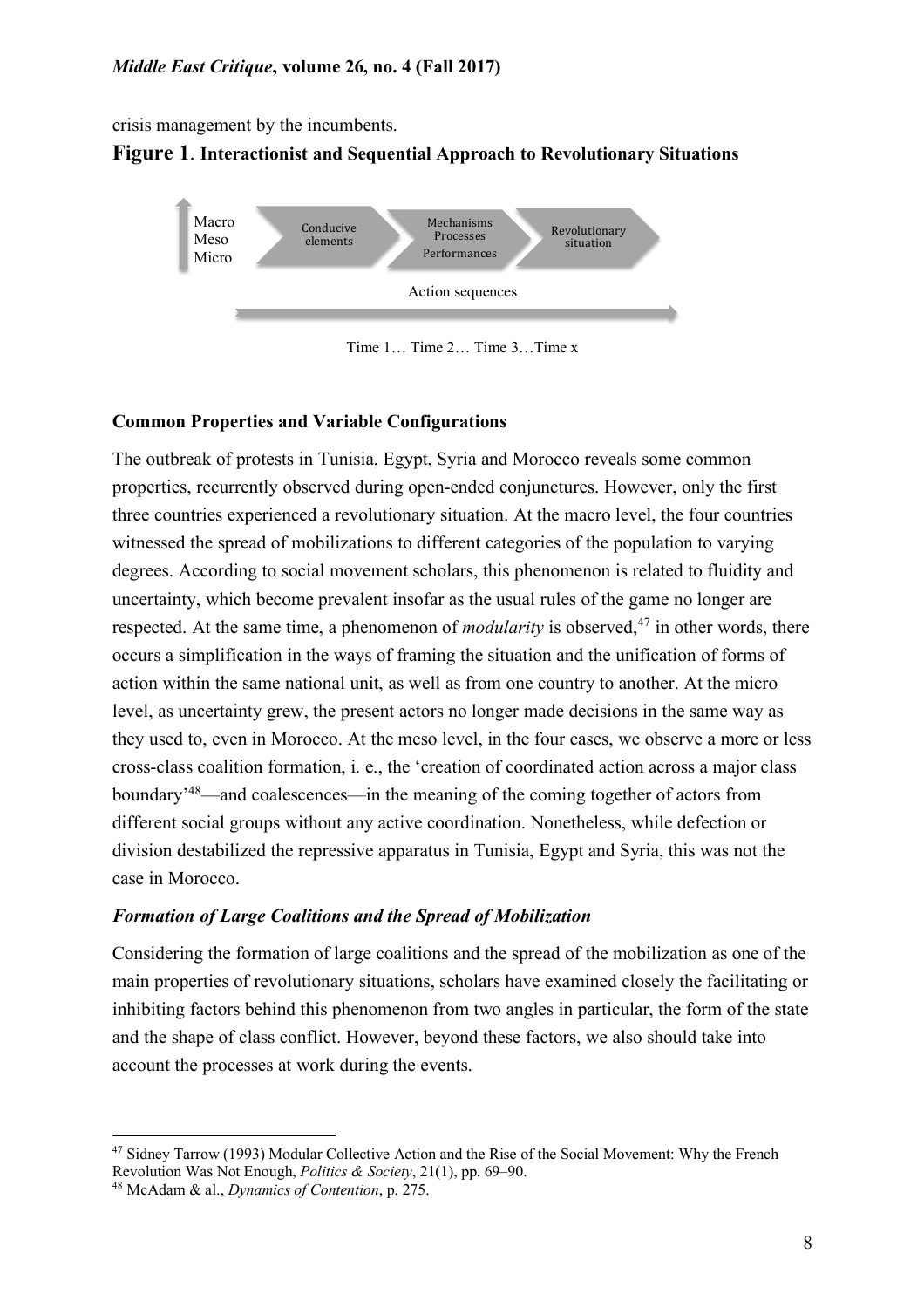# *The Conducive or Hindering Elements*

A situation is conducive when the state is exclusive and interventionist, and when the repression is indiscriminate and reaches a high-level. Moreover, cross-class coalitions are facilitated when the challengers are less organized and ideologically polarized.49 Also, the high or low 'level of societal identity cleavages' (sectarian or ethnic cleavages),<sup>50</sup> and the manner in which they do or do not overlap with a class conflict, would encourage or hinder the formation of a cross-class coalition (see Table 1).

|                                               | Tunisia                                                                 | Egypt                                                                                                 | <b>Syria</b>                                                                | <b>Morocco</b>                                                                  |
|-----------------------------------------------|-------------------------------------------------------------------------|-------------------------------------------------------------------------------------------------------|-----------------------------------------------------------------------------|---------------------------------------------------------------------------------|
| <b>State</b>                                  | <b>Exclusive and interventionist</b>                                    |                                                                                                       |                                                                             | Relatively<br>inclusive                                                         |
| <b>Repression</b>                             | High level and<br>indiscriminate                                        | Sometimes high<br>level and<br>indiscriminate,<br>sometimes<br>isolated and<br>selective              | High level and<br>indiscriminate                                            | Isolated and<br>selective                                                       |
| Level of<br>societal<br>identity<br>cleavages | Very low                                                                | Medium                                                                                                | Very high                                                                   | High                                                                            |
| <b>Civil</b><br>society                       | Strong unions;<br>Human rights<br>and Ennahda<br>activists<br>repressed | Trade unionists<br>mobilized;<br>strong<br>associations;<br>Muslim<br><b>Brotherhood</b><br>tolerated | Weak unions<br>and<br>associations,<br>political<br>opposition<br>repressed | Active and<br>fragmented<br>unions,<br>associations,<br>and political<br>groups |

### **Table 1. Characteristics of the Environment Before the Beginning of Mobilization**

As a number of studies have shown, the pre-revolutionary regimes in Tunisia, Egypt and Syria displayed several common characteristics: They were repressive (although to varying degrees); their exercise of power was exclusive; they were interventionist, with very limited pluralism in the Tunisian and Egyptian cases; and they adopted neoliberal economic policies, calling into question past social pacts and reflecting, among other things, a concentration of wealth in the hands of those close to the inner circle of power. Consequently, the regimes became the principal targets of grievances. Nonetheless, the forms of repression adopted contributed to the variety of forms of coalitions and coalescences emerging during the revolutionary process.

In Tunisia, according to a study based on the Arab Barometer survey, there was a 'broader cross-class coalition,' with an over-representation of those aged 18–24 and having a

 <sup>49</sup> See, e.g., Misagh Parsa (2000) *States, Ideologies and Social Revolutions* (Cambridge: Cambridge University Press).

<sup>&</sup>lt;sup>50</sup> Hinnebusch, Conclusion: Agency, Context and Emergent Post-Uprising Regimes.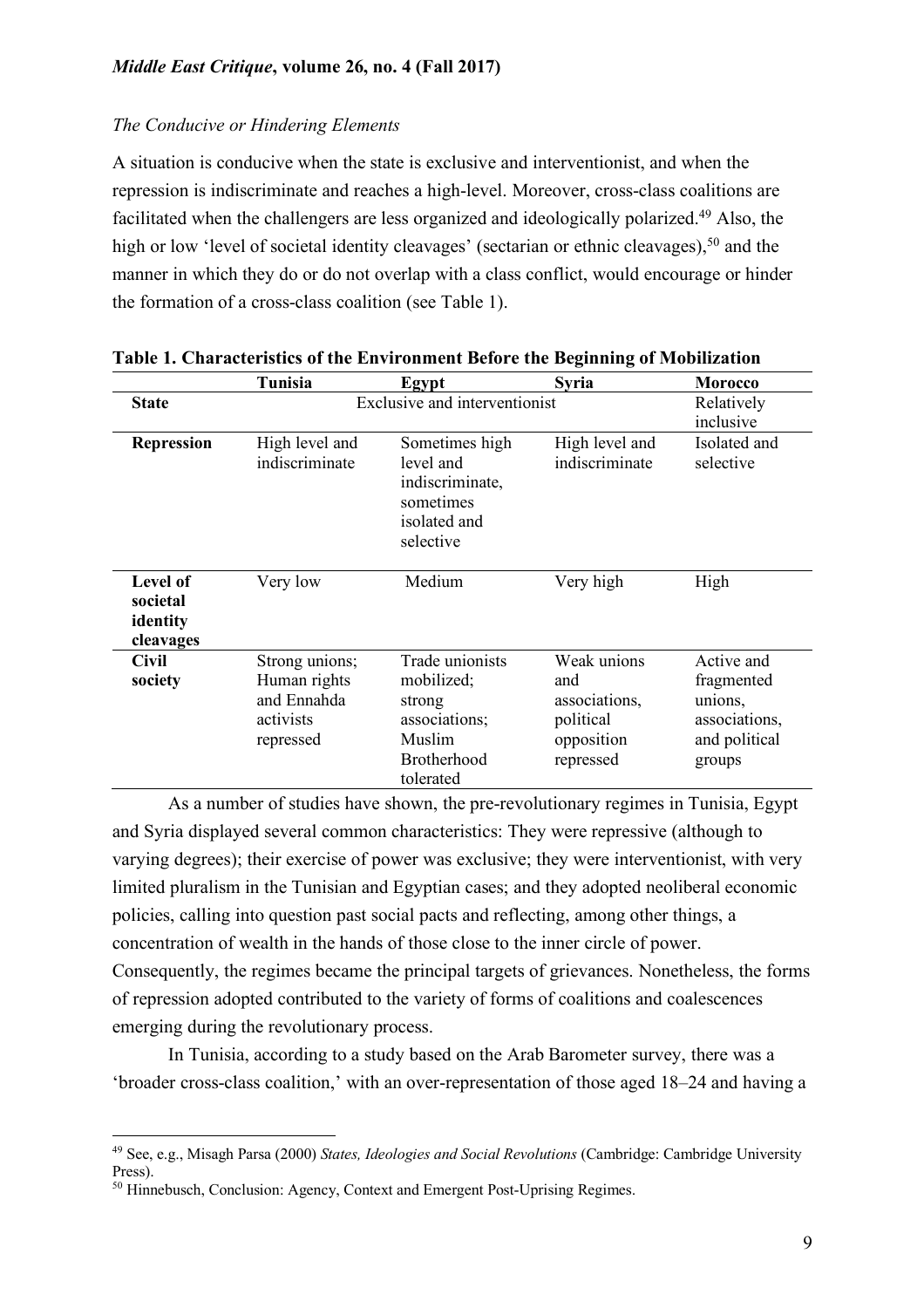'secondary/technical' education, but there was little representation of members of 'civil society.<sup>'51</sup> However, in Egypt, the composition of participants constituted 'a relatively narrow middle-class,' with an over-representation of those aged 35–44, and those with higher education, and a strong representation of members of 'civil society.' According to this research, the neoliberal policy of Ben Ali's regime exacerbated regional and generational disparities and was accompanied by the repression of civil society organizations that did not collude with the regime, whereas the regime of Mubarak dismantled 'welfare benefits for the middle class,' while tolerating the development of civil society.<sup>52</sup>

The regime of Ben Ali could be characterized as a 'meticulous organization' of repression.53 At the start of the 1990s, it mainly targeted the Islamic movement, Ennahda, with the collusion of an array of actors attached to 'Tunisian secularism.' Gradually, the regime locked down the entirety of the protest arena. From 2005 on, to overcome their weakness, some activists, from the left and from Ennahda, started to coordinate their efforts, under the umbrella of the 18th October Coalition for Rights and Freedoms. In the interior of the country, associations linked to the regime and the UGTT union, whose central leadership seemed to be tied to the regime, were spared.<sup>54</sup> However, local union cells were 'abeyance networks' for various opponents and, at the end of the 2000s, never failed to participate in the local protest movements.<sup>55</sup> When the mobilization spread, grassroots members pulled the union's leadership into the protest. Similarly, the clientelistic networks of the dominant party rapidly dissipated, revealing once again that local elites quickly may turn into counter-elites in the course of a protest dynamic.<sup>56</sup> Such a spread of the mobilization might have been favored by the homogeneity of Tunisian 'societal identity.'57

The Egyptian configuration presents certain similarities and some differences. After alternating between massive indiscriminate repression and isolated and selective repression, the Mubarak regime tolerated the development of a civil society. Workers mobilized massively on a number of occasions in the course of the 2000s, but independently from the

 <sup>51</sup> Mark R. Beissinger, Amaney A. Jamal & Kevin Mazur (2015) Explaining Divergent Revolutionary Coalitions: Regime Strategies and the Structuring of Participation in the Tunisian and Egyptian Revolutions, *Comparative Politics*, 48(1), pp. 1–24.<br><sup>52</sup> Ibid, p. 19.<br><sup>53</sup> Choukri Hmed (2015) Répression d'État et situation révolutionnaire en Tunisie (2010-2011) [State repression

and revolutionary situation in Tunisia (2010-2011)], *Vingtième Siècle. Revue d'histoire* [Twentieth Century: History Review], 128(4), p. 80.

<sup>&</sup>lt;sup>54</sup> Jamie Allinson (2015) Class Forces, Transition and the Arab Uprisings: A Comparison of Tunisia, Egypt and Syria, *Democratization*, 22(2), pp. 294–314.

<sup>&</sup>lt;sup>55</sup> Choukri Hmed (2012) Abeyance Networks, Contingency and Structures. History and Origins of the Tunisian Revolution, *Revue Française de Science Politique (English)*, 62(5-6), pp. 797–820.

<sup>56</sup> Amin Allal (2012) 'Revolutionary' Trajectories in Tunisia: Processes of Political Radicalization 2007-2011, *Revue Française de Science Politique (English)*, 62(5-6), pp. 821–841.

<sup>57</sup> Hinnebusch, Conclusion: Agency, Context and Emergent Post-Uprising Regimes,.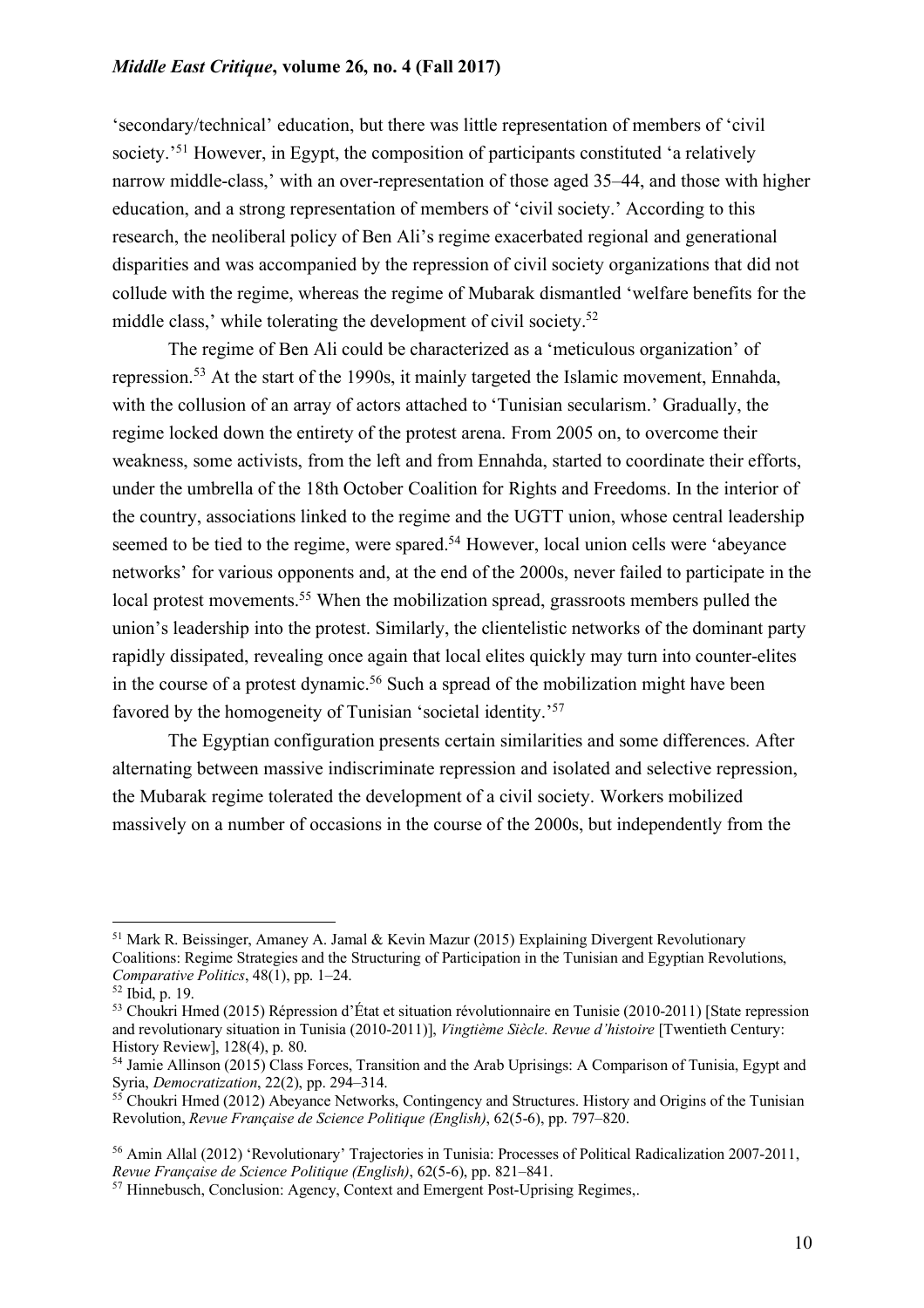state-controlled unions.<sup>58</sup> Regarding the Muslim Brothers, being tolerated under Mubarak allowed them to accumulate organizational resources and electoral experiences,<sup>59</sup> thus making them the most powerful organized actor (besides the army) after the fall of Mubarak. In addition, a number of coalitions were formed (*Kifaya,* the April 6th Movement, and the National Coalition for Change). Moreover, 'new forms have been shaped by the rise of protest movements as an arena for coalition-building and dynamic processes of networking, involving different political factions and ideological programs.'60 To some extent, during the eighteen days of the Egyptian Revolution a coalescence of these different networks was observed. On another level, as soon as the tide began to turn, there was a cascade of resignations within the National Democratic Party (NDP), the dominant party. The internal divisions already had widened in the preceding months, in conjunction with the adoption of new methods for the selection of electoral candidates, with a view to preparing the succession in favor of Gamal Mubarak, and which turned out to be ill-suited to the dynamics of local allegiances.<sup>61</sup> Finally, in the Egyptian case, the spread of mobilization was not hindered by societal identity cleavages, at least during the initial revolutionary sequence.

The Syrian configuration has been particularly distinctive in the intensity of the regime's repression in recent decades. This had decimated or led to the exile of parts of the opposition, while it had driven others underground. This also persuaded a great number of people to accommodate to the regime. Therefore, when the revolutionary process began, all the actors and organizations likely to mobilize the potential challengers were very weak. This situation would have encouraged the forms of coordination based on 'anonymity' and/or 'strong ties.'62 However, local coordinating committees were also structured on the basis of pre-existing groups, formal and informal.63 In the face of the fragmentation of the revolutionary movement, the administrative and economic elites of the Syrian regime experienced few defections. Their loyalty would be partially due to an interpenetration of

 <sup>58</sup> Marie Duboc & Joel Beinin (2013) A Workers' Social Movement on the Margin of the Global Neoliberal Order, Egypt 2004-2012, in: Beinin & Vairel (eds) *Social Movements, Mobilization and Contestation in the Middle East and North Africa*, pp. 205-227.

<sup>&</sup>lt;sup>59</sup> Marie Vannetzel (2012) La clandestinité ouverte : réseaux et registres de la mobilisation des frères musulmans en Égypte (2005-2010) [Openly clandestine: Networks and registers for the mobilization of the Muslim Brothers in Egypt], PhD dissertation, Institut d'études politiques de Paris.

<sup>&</sup>lt;sup>60</sup> Maha Abdelrahman (2011) The Transnational and the Local: Egyptian Activists and Transnational Protest Networks, *British Journal of Middle Eastern Studies*, 38(3), p. 407.

<sup>61</sup> Virginie Collombier (2011) Gamal Moubarak et le Parti National Démocratique ou la stratégie du désastre [Gamal Mubarak and the National Democratic Party or the disaster strategy], *Outre-Terre* [Other World], 29(3), p. 343.

 $62$  Adam Baczko, Gilles Dorronsoro & Arthur Quesnay (2013) Mobilisations As a Result of Deliberation and Polarising Crisis. The Peaceful Protests in Syria (2011), *Revue Française de Science Politique (English)*, 63(5), p. 17.

 $63$  See, e.g., Matthieu Rey (2013) La révolte des quartiers: territorialisation plutôt que confessionalisation [The revolt of the districts: Regional autonomy rather than confessionalism], in: F. Burgat & B. Paoli (eds) *Pas de printemps pour la Syrie* [No spring for Syria] (Paris: La Découverte), p. 90; Reinoud Leenders & Steven Heydemann (2012) Popular Mobilization in Syria: Opportunity and Threat, and the Social Networks of the Early Risers, *Mediterranean Politics*, 17(2), pp. 139–159.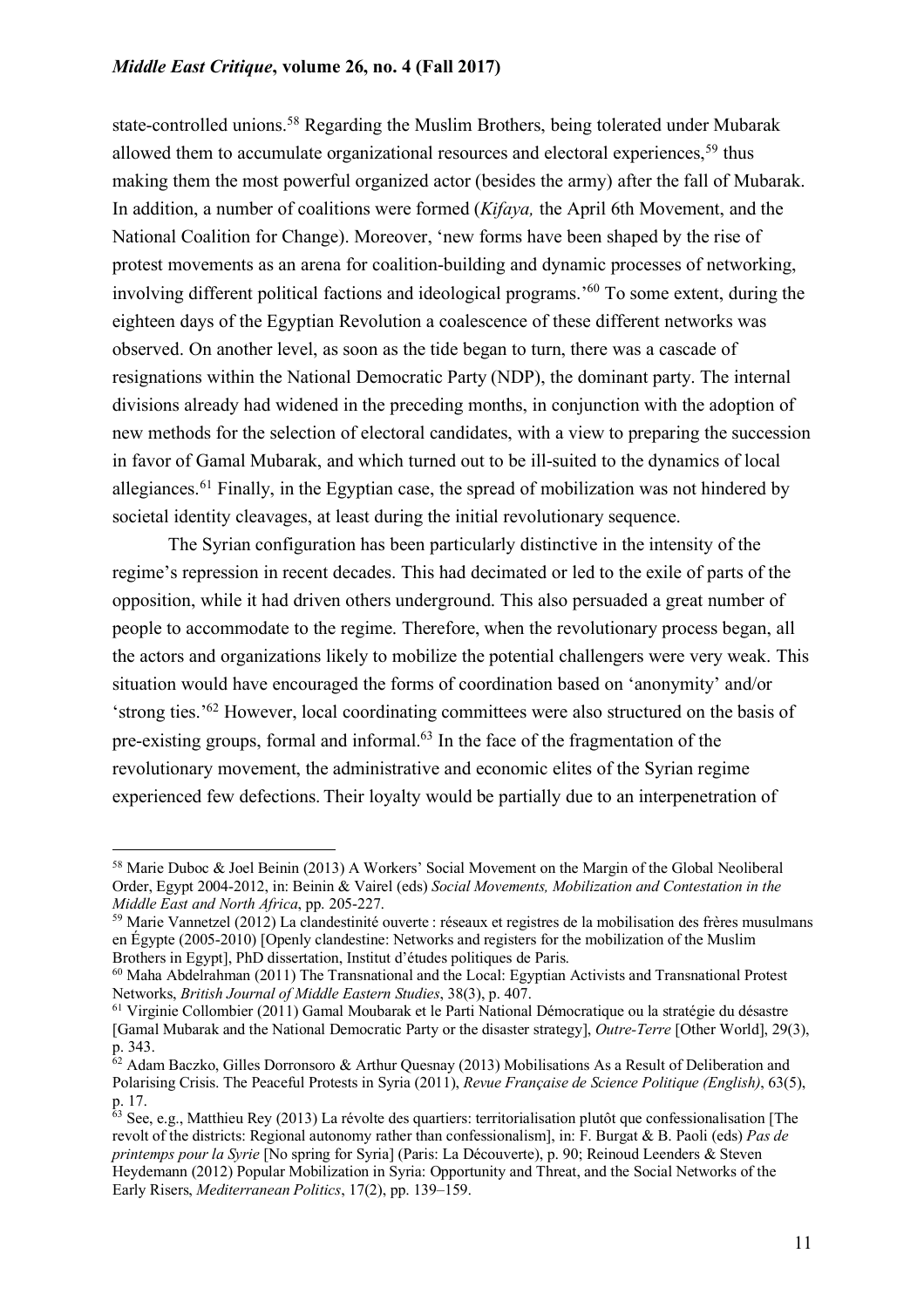interests of the upper classes, who form a 'military-commercial coalition,'<sup>64</sup> and whose survival continues to depend on the state's protection, unlike in Egypt.<sup>65</sup>

In comparison with other regimes in the region, the Moroccan monarchy often is presented as 'an expert in survival.'<sup>66</sup> For over half a century, it defeated attempts to seize power, and defused various revolutionary aspirations.<sup>67</sup> On the one hand, after the bloody repression of the 'years of lead' (1960–1990), recourse to repression became isolated and selective, and social movements and demonstrations became routinized. On the other hand, a regular renewal of the clientelistic networks and the formation of dense and fragmented political, associational and union arenas allowed the regime to divide the challengers, and persuade many of them to accept partial rewards in exchange for their more or less collusive transactions with the regime. Consequently, grievances tended to be diluted. However, protests took place on February 20, 2011, in more than 50 locations. Indeed, the February 20th Movement spread rapidly, leading to the emergence of an *a priori* improbable coming together, blurring the usual political and social barriers.<sup>68</sup> Without precedent, regarding a national policy issue, the Movement brought together new players, civil society actors, members of governing parties and the parliamentary opposition, as well as activists from illegal organizations (from those laying claim to Islamism to different trends of Marxism). Indeed, beyond the conducive or hindering elements, some processes tend to transcend the conditions of their genesis.

### *The Intertwining of Mechanisms Favoring the Spread of Mobilization*

At the meso level, different mechanisms intertwine in a way that fosters widespread extension of mobilization. Through relational and 'non-relational'69 mediations, linkages are established between connected or unconnected social sites, and two cognitive mechanisms, in particular, encourage the spread of mobilization and the phenomenon of modularity. The first is the 'attribution of similarity.'70 Facilitated by common institutional or cultural characteristics or those perceived as such, this mechanism still remains underpinned by the work of unifying perceptions, framing strategic identities, and the temporary obfuscation of misalignments in terms of the method or objectives. The second is emulation: the statement

 <sup>64</sup> Elizabeth Picard (2008) Armée et sécurité au cœur de l'autoritarisme [Army and security at the heart of authoritarianism], in: O. Dabène, V. Geisser, & G. Massardier (eds.) *Autoritarismes démocratiques et démocraties autoritaires au XXIe siècle* [Democratic authoritarianism and authoritarian democracies in the 21st century], pp. 303–329 (Paris: La Découverte).

<sup>65</sup> Bassam Haddad (2012) *Business Networks in Syria* (Stanford, CA: Stanford University Press).

<sup>66</sup> Lisa Anderson (2000) Dynasts and Nationalists: Why Monarchies Survive, in: J. Kostiner (ed.) *Middle East Monarchies. The Challenge of Modernity*, pp. 53–69 (Boulder: Lynne Rienner Publishers).

<sup>67</sup> Frédéric Vairel (2014) *Politique et mouvements sociaux au Maroc* [Politics and social movements in Morocco] (Paris: Sciences Po Les presses).

<sup>68</sup> Mounia Bennani-Chraïbi & Mohamed Jeghllaly (2012) The Protest Dynamics of Casablanca's February 20th Movement, *Revue Française de Science Politique (English)*, 62(5-6), pp. 103–130.

<sup>69</sup> David Strang & John W. Meyer (1993) Institutional Conditions for Diffusion, *Theory and Society*, 22(4), pp. 487–511.

 $70$  Ibid.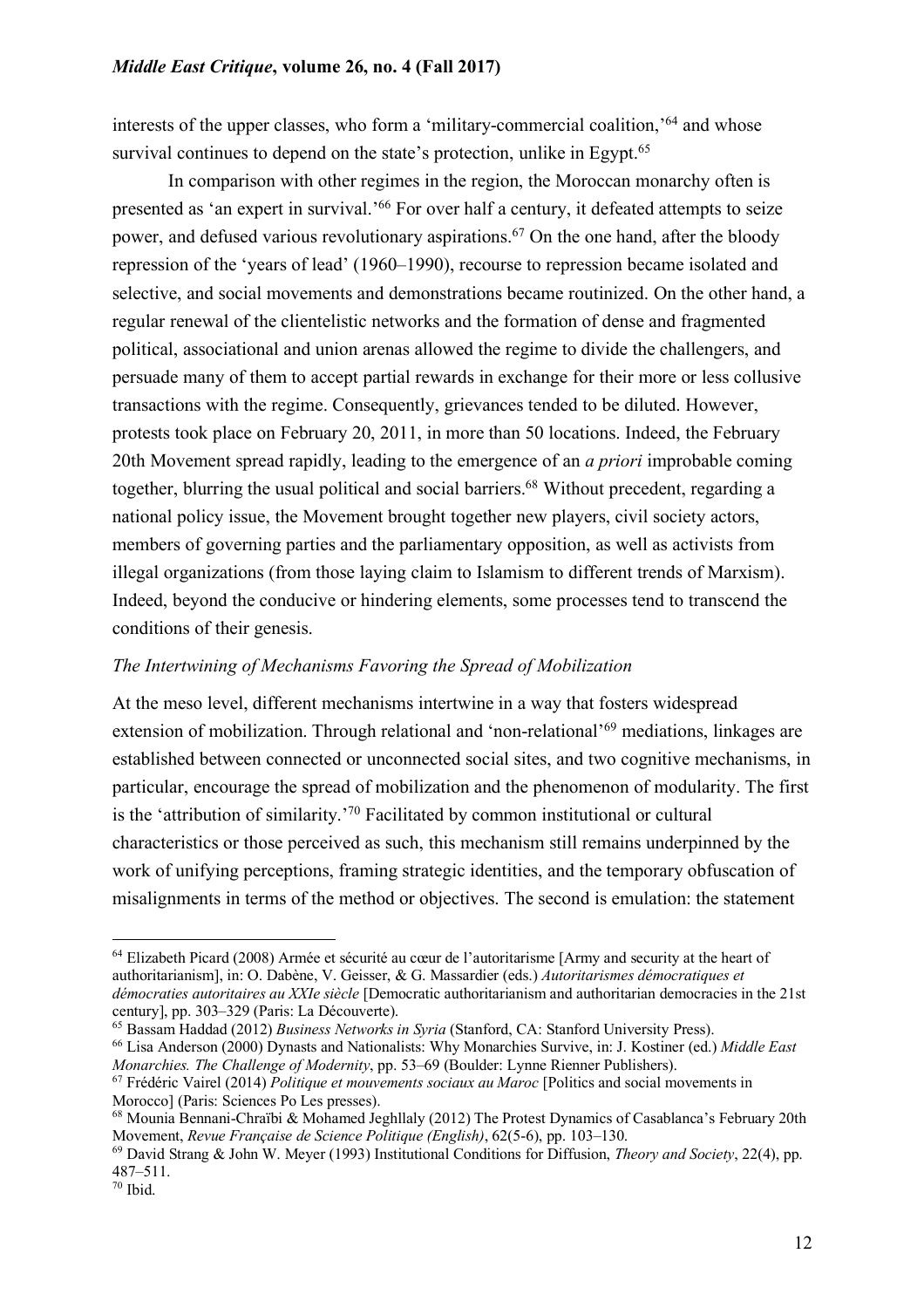'the impossible became thinkable!' was reported in several countries, illustrating that the success of a performance produces demonstration effects and contributes to precipitating action.

Seen from Egypt, the rapid fall of Ben Ali, until then considered irremovable, led a group of Egyptian actors to recalibrate their perception of the situation, and to seize this opportunity to link their own issues to their perceptions of Tunisian events. While those more or less close to the Egyptian regime claimed that Egypt was not Tunisia, the challengers attempted to bring out the similarities between the two countries.71 Moreover, this episode led some brokers 'quickly and suddenly [to] change their strategic calculations,' so as to favor crucial connections between different networks.72 In Syria, these events also led to the transformation of 'the perceived political opportunities, independently of the evolution of the Syrian regime.<sup>'73</sup> In Morocco, while supporters of the regime heralded a new version of the 'gospel' of the 'Moroccan exception,'74 some activists mobilized to defend the idea that Moroccans were facing the same injustices as Tunisians, Egyptians, etc. Furthermore, even as the Moroccan protest arena was beset by a number of cleavages, the initiators of the movement first chose to put aside their differences, emulating what they perceived to be the coming together in Tahrir Square during the first stage of the revolution.75

Along with these relational and cognitive mechanisms, we also should pay attention to the 'emboldening emotions,'76 which range from moral shock to feelings of empowerment. In Dara'a, some children were arrested and tortured after having written anti-regime slogans, similar to those that they had heard in the media, on the walls of their school.<sup>77</sup> On March 13, 2011, residents took to the streets (although the social base of Dara'a had appeared to be close to the regime). Similarly, concerning the collective deliberations among the Syrian challengers, Adam Backzo and his co-authors highlighted the 'circular relationship between the constant evaluation of the contexts of action, the emotional intensity, and the definition of a collective good.'78

Finally, we need to emphasize the varying effects the absence of a 'pre-established script' produced. As noted by Youssef El Chazli, on the  $25<sup>th</sup>$  of January 2011 in Alexandria,

 <sup>71</sup> Youssef El Chazli (2012) On the Road to Revolution. How Did 'Depoliticised' Egyptians Become Revolutionaries? *Revue Française de Science Politique (English)*, 5-6 (62), pp. 843–865.

<sup>&</sup>lt;sup>72</sup> Killian Clarke (2014) Unexpected Brokers of Mobilization: Contingency and Networks in the 2011 Egyptian Uprising, *Comparative Politics*, 46 (4), pp. 379–397.

<sup>73</sup> Baczko, Dorronsoro & Quesnay, Mobilisations As a Result of Deliberation, pp. 6, 13.

<sup>74</sup> E. Burke III (2014) *The Ethnographic State* (Oakland: University of California Press).

<sup>75</sup> M. Bennani-Chraïbi & M. Jeghllaly, The Protest Dynamics of Casablanca's February 20th Movement; and Sélim Smaoui & Mohamed Wazif (2013) Étendard de lutte ou pavillon de complaisance ? [Fighting symbol or flag of convenience?], in: Allal & Pierret (eds) *Au cœur des révoltes arabes*, pp. 55–79.

<sup>76</sup> Wendy Pearlman (2013) Emotions and the Micro-foundations of the Arab Uprisings, *Perspectives on Politics*, 11(2), p. 387.

<sup>77</sup> Reinoud Leenders (2012) Collective Action and Mobilization in Dar'a: An Anatomy of the Onset of Syria's Popular Uprising, *Mobilization*, 17(4), pp. 419–434.

<sup>78</sup> Baczko & al., Mobilisations As a Result of Deliberation, p. 6.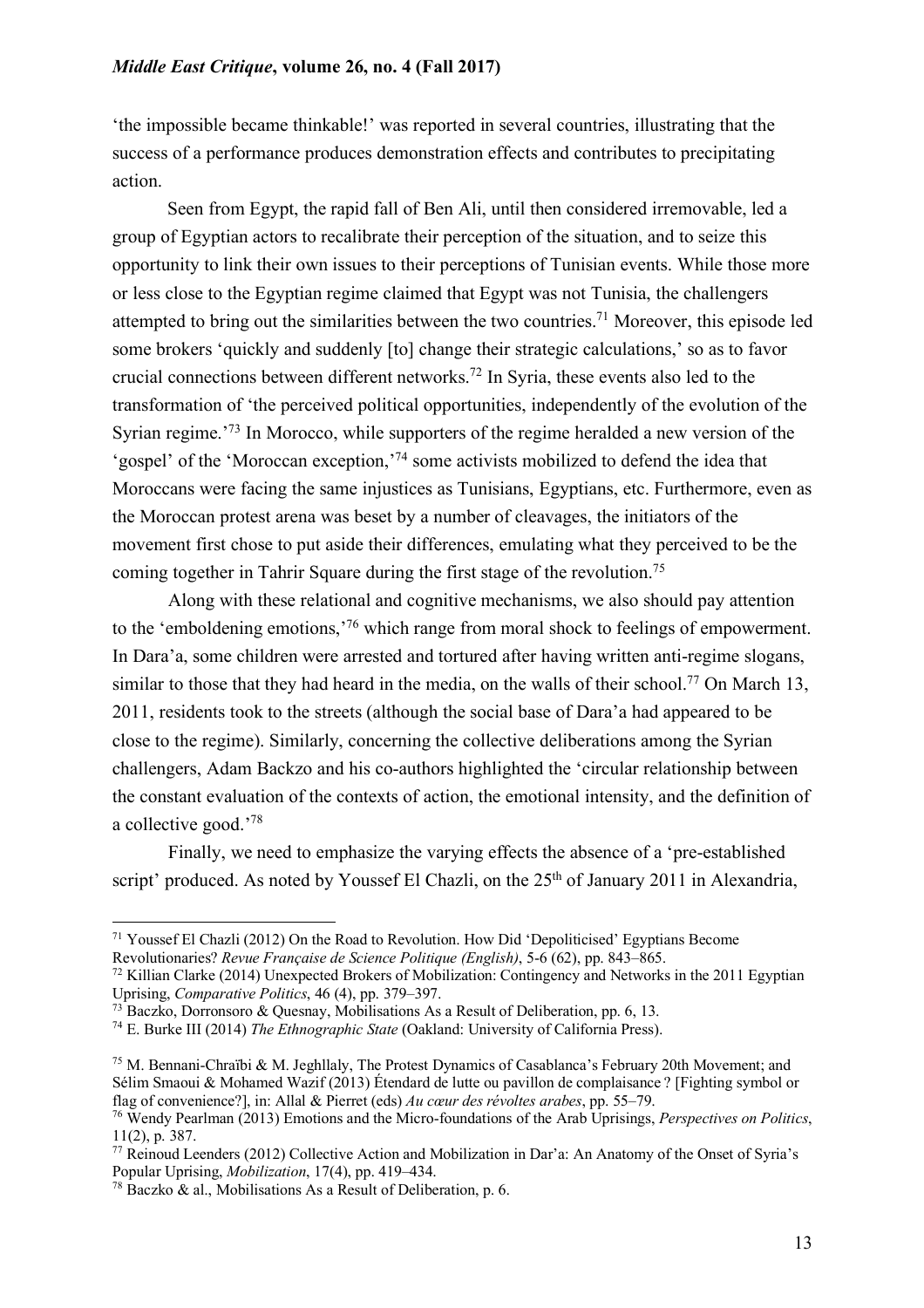'Most of the activists quickly found themselves in a strange dilemma: They hadn't planned for their marches to succeed, so they hadn't really planned on how the day should end accordingly.'79 Besides, the initiators of the movement quickly were overwhelmed by the dynamic of the street. In this respect, we should point out that although in Morocco uncertainty was far from being absent at the start of the mobilization, unlike in Tunisia, Egypt and Syria, political fluidity was rapidly offset by self-restraint that both the authorities and the challengers exercised. Therefore, the Moroccan repressive apparatus experienced neither divisions nor defections.

### *Research Perspectives on Challengers' Coalitions*

To carry out further research on the formation of coalitions from an interactionist and sequential perspective, it is necessary to collect sufficient data, from one sequence to another and from a multilevel analysis perspective. The aim, here, is to grasp the reconfigurations of coalitions, how these transformations affect the form and the scope of their interactions, their performances, their targets, and their 'attribution of opportunities/threats.'80 One of the challenges is to disentangle the different kinds of mechanisms underpinning the interactions among all the actors present, as well as their various effects. Taking this into consideration, I suggest some cautionary remarks.

First, it is important to identify the different turning points, from a multilevel analysis perspective, by cross-checking factual accounts and also by paying attention to the inflections of actors' perceptions. Secondly, we should avoid, if only provisionally, classifying the actors too quickly in preconceived categories (for example, 'Islamists'/'secularists'), and giving too much importance to actors perceived as 'decisive' due to their position, their level of organization, or merely their visibility. Thirdly, it is necessary to remain attentive to the way of labeling and to the work of homogenization by a whole series of actors. The (self-)labeling of actors also plays a role in the battle between challengers and incumbents, in the internal struggles among challengers (to provide the group with an identity and with a demonized alterity, to frame emotions, to shape an image, and an aesthetic, etc.). Fourthly, when categorizing actors based on the collective identities they put forward, it is important to consider the phenomena of splits, mergers, transformation, etc.; and the porosity and the circulation among protest arenas, associations and various political sites, official and unofficial, clandestine and legal.

Finally, at the individual level, we need to examine actors' environments, the transformation of individual values and practices in relation to other dimensions of existence

 <sup>79</sup> Youssef El Chazli (2017) Four Scenes of the Egyptian Revolution in Alexandria: A Microhistory of January 25. How a Series of Contingencies Walked Us to the Revolution, online at :

http://www.madamasr.com/en/2017/01/25/feature/politics/four-scenes-of-the-egyptian-revolution-in-alexandriaa-microhistory-of-january-25/, accessed July 26, 2017.

<sup>80</sup> McAdam & al., *Dynamics of Contention*, p. 46.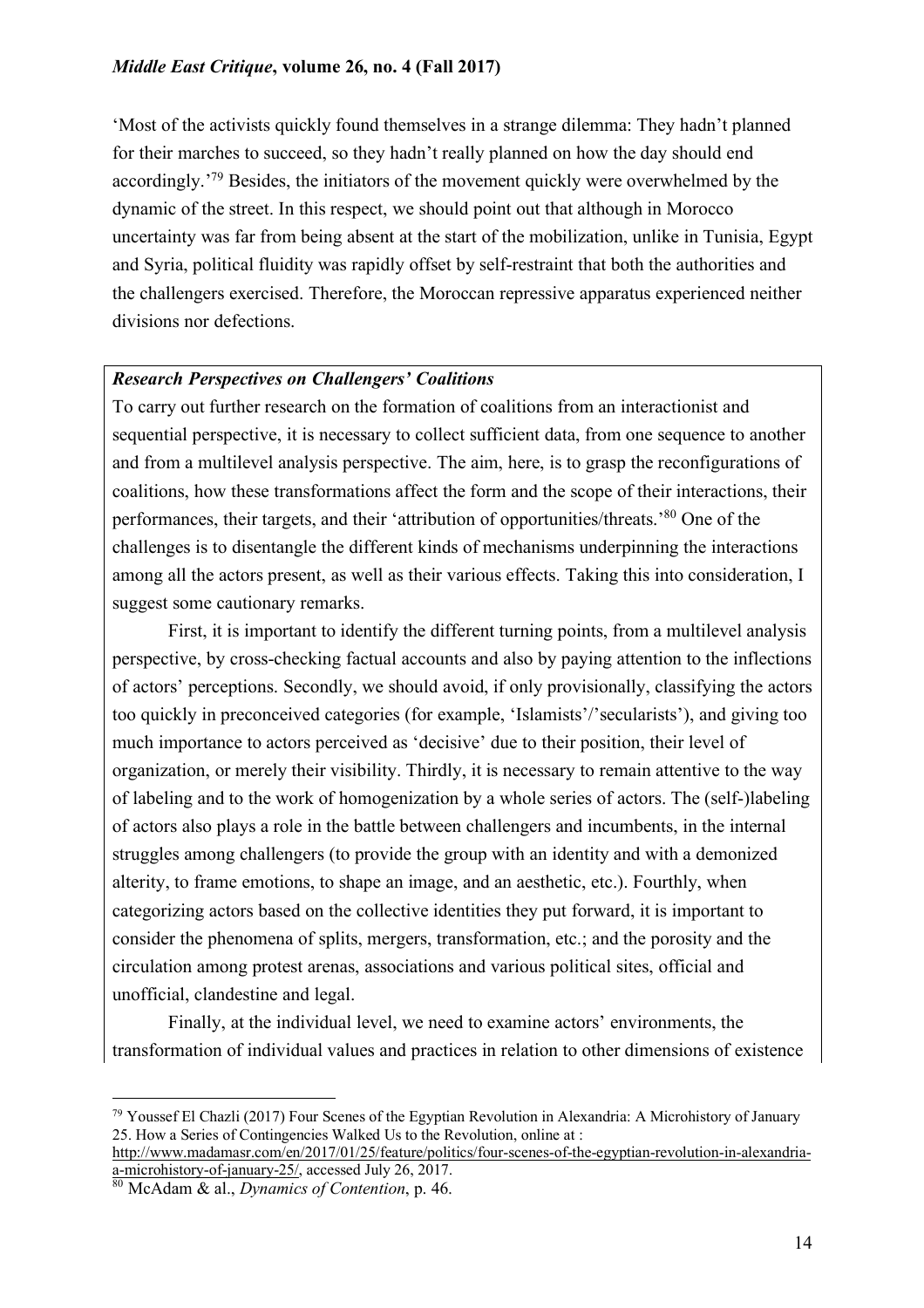and to the work done by mobilization entrepreneurs; the redefinitions of sociability, community links and forms of inter-individual attachment during the revolutionary processes; and the phenomena of multi-positioning, reconversion, transformation of the commitment, defection, and variation in the intensity and duration of the participation (indeed, of the simple identification with an imagined community). $81$ 

### *Division or Defection From Within the Repressive Apparatus*

The collapse of a state's repressive capacities constitutes another major characteristic of revolutionary situations. During the 2011 uprisings, attention was focused on the armies. Much research has established a causal relationship between the characteristics of the military institution and the reaction of its officers and recruits faced with mass nonviolent mobilization. However, some studies allow us to perceive contingent phenomena.

# *Defection and Loyalty: Is There No Room for Surprise?*

According to certain scholars, the degree of homogeneity, institutionalization and professionalization of the army shapes loyalty or defection.82 An army is socially homogenous or segmented on the basis of primary solidarity (blood ties, ethnicity, sectarianism, and tribe). It is institutionalized and professionalized when it functions as a specialized sector, governed by its own operating rules, and when promotion is based on merit and professional performance. Conversely, it is weakly institutionalized and professionalized, when it is strongly imbued with external logic, and when hierarchical positions are connected to primary ties of solidarity, political loyalties and economic collusion.

The more homogenous the army, the more institutionalized, professionalized and removed from political matters, the less its interests are intrinsically bound up with those of the regime, the less it would be disposed to repress nonviolent mass mobilization that is sociologically representative of the nation (Table 2). The Tunisian army is presumed to represent this archetype. In contrast, the more segmented, less institutionalized and more politicized the army, the greater the likelihood that it will experience internal divisions and/or defections, in the case of high levels of repression: the army command—whose interests and survival are intrinsically bound up with those of the regime—tends to remain loyal to the end, while recruits are less inclined to repress protestors who 'resemble' them sociologically. The Syrian army is alleged to reflect this second model. Halfway between these two configurations, the Egyptian army is said to be homogenous, institutionalized and

<sup>&</sup>lt;sup>81</sup> Fillieule, Disengagement from Radical Organizations.

<sup>82</sup> See, e.g., Bellin, Reconsidering the Robustness of Authoritarianism in the Middle East, p. 143; and Robert Springborg (2014) Arab Militaries, in: M. Lynch (ed.) *The Arab Uprisings Explained*, pp. 142–159 (Columbia: Columbia University Press).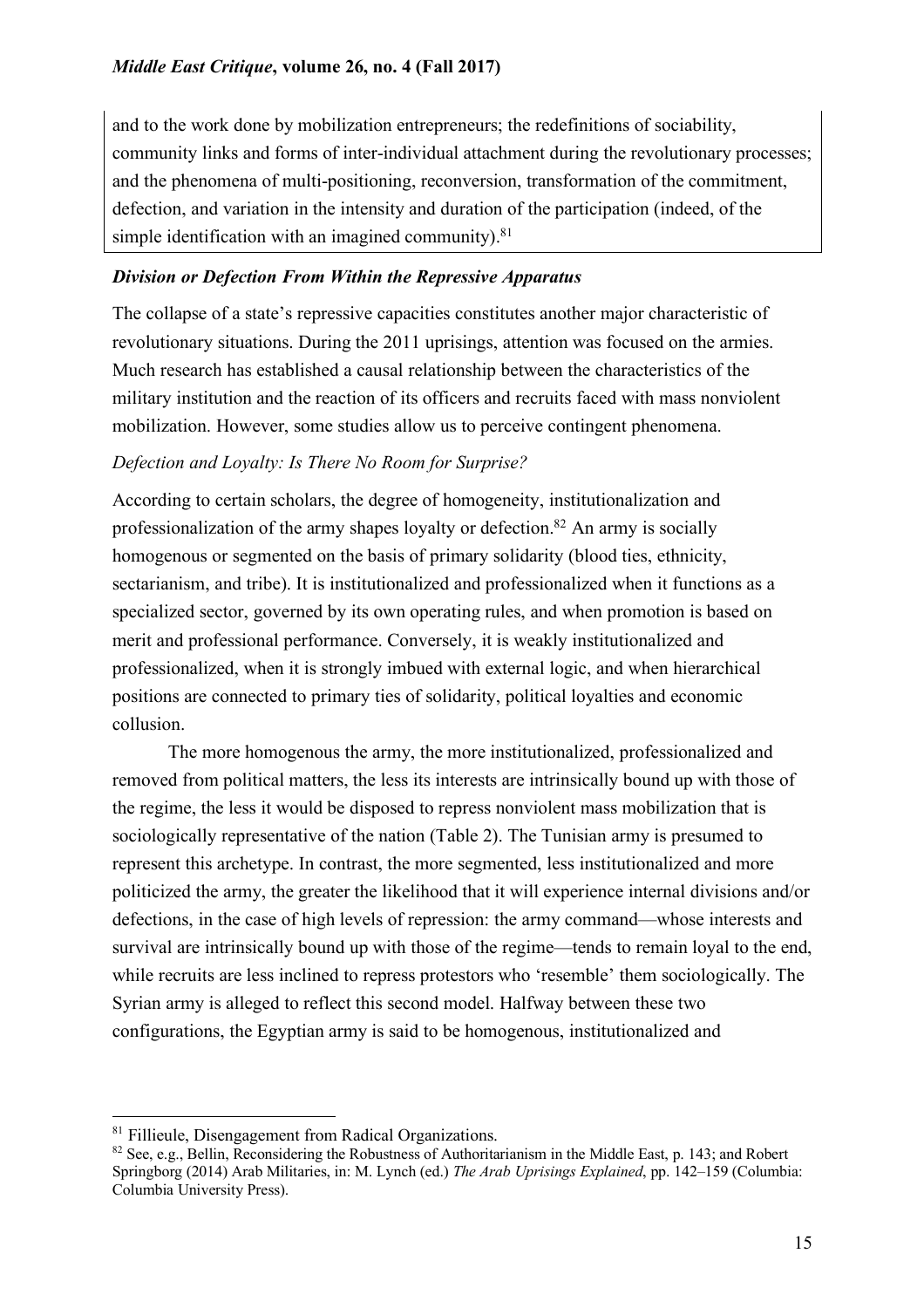professionalized, like the Tunisian army; but with aspects in common with the Syrian army in terms of its centrality to the construction of the state, and its 'economic corporatization.'83

|              | <b>Characteristics before the</b><br>revolutionary process | Revolutionary<br>situation | Post-sequence 1 process            |
|--------------|------------------------------------------------------------|----------------------------|------------------------------------|
| Tunisia      | Homogenous, institutionalized,                             |                            | Limited role                       |
|              | professional, 'apolitical'                                 | Dissociation from the      |                                    |
| Egypt        | Homogenous, institutionalized,                             | president attacked by      | Central role                       |
|              | professional, 'politicized,' central<br>economic actor     | challengers                |                                    |
| <b>Syria</b> | Segmented, weakly institutionalized                        | <b>Division</b>            | Loyal members $\Rightarrow$ harsh  |
|              | and professional, 'politicized,'                           |                            | repression                         |
|              | economically important actor                               |                            | Dissidents $\Rightarrow$ Free army |

#### **Table 2**. **Factors Facilitating or Inhibiting Defection from or Loyalty to the Army**

To reinforce loyalty and as coup-proofing strategies, regimes adopt a number of measures.84 In a preventative way, they offer economic and political incentives; they guarantee their direct control over the army through members of their family, clan, etc., or they establish a system of surveillance and 'counterbalancing strategies' among different structures of the repressive apparatus.<sup>85</sup> Nevertheless, during open-ended conjunctures, all is not decided in advance.

# *Uncertainties Surrounding Defection and Loyalty*

When the mobilization spreads, the incumbents tend to assign the repressive tasks to the units that they consider the most loyal, and they apply sanctions. In contrast, those challenging the regime resort to tactics designed to encourage the armed forces to rally to their side.<sup>86</sup> Once more, the 'absence of pre-established script' produces different effects of contingency among officers and recruits. In this respect, El Chazli reports on an eloquent activist's account: "An officer told me, 'Tell them to stop!' and I said, 'If you can't control them, I can't control them either.' They weren't able to deal with us. They didn't engage. They just stared at us and let us go."87 Moreover, the information at the disposal of the officers and the recruits does not always allow them to make 'rational calculations.'88 They do not necessarily have a clear vision of their own reference group's positions, the risks they are incurring, the state of the power relationships between the political regime and its challengers, or even the future

 <sup>83</sup> Picard, Armée et sécurité au cœur de l'autoritarisme, p. 322.

<sup>84</sup> Holger Albrecht (2015) Does Coup-Proofing Work? Political–Military Relations in Authoritarian Regimes amid the Arab Uprisings, *Mediterranean Politics*, 20(1), pp. 36–54.

<sup>&</sup>lt;sup>86</sup> Neil Ketchley (2014) 'The Army and the People Are One Hand!' Fraternization and the 25th January Egyptian Revolution, *Comparative Studies in Society and History*, 56(1), pp. 155–186.

<sup>&</sup>lt;sup>87</sup> El Chazli, Four Scenes of the Egyptian Revolution in Alexandria.

<sup>88</sup> Sharon E. Nepstad (2013) Mutiny and Nonviolence in the Arab Spring: Exploring Military Defections and Loyalty in Egypt, Bahrain and Syria, *Journal of Peace Research*, 50(3), p. 341.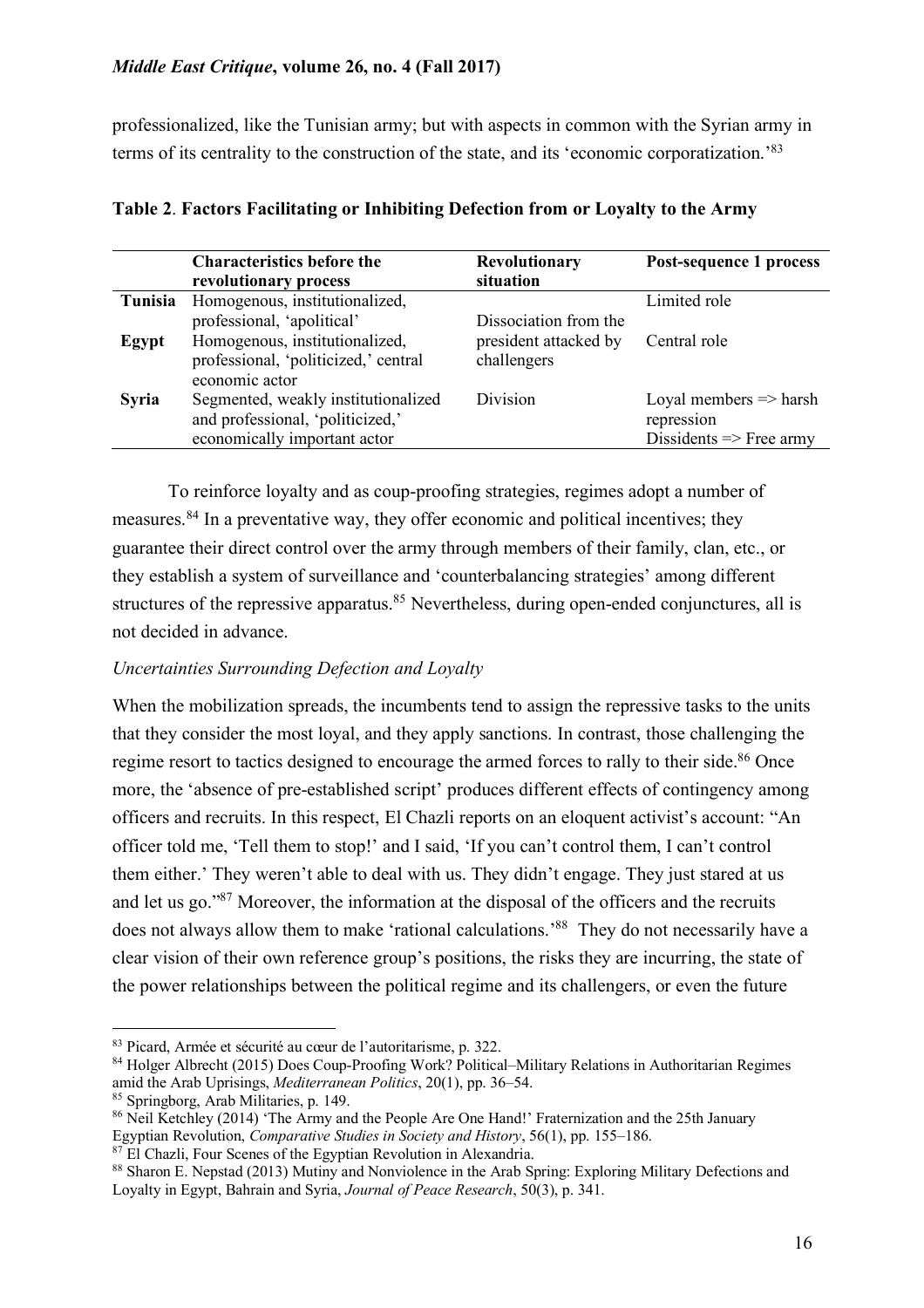attitude of their external allies. Yet, in certain circumstances, officers and recruits are forced to decide on the spot, 'emotionally.' Thus, it is important to stress that even the army command, *a posteriori* considered homogenous and institutionalized, does not automatically choose the side of the 'people.'

In the Tunisian case, a whole 'myth' was created around General Rachid Ammar, who was then Army Chief of Staff. For instance, rumors circulated about his refusal to obey orders to fire on the crowd, and the resignation or sidelining of his own superior by Ben Ali; rumors that the General denied afterward, but which have played a role in 'the assurance/deassurance games.'89 According to Michel Camau, starting with the protests in Gafsa in 2008 and Ben Guerdane in 2010, a model of participation of the armed forces in the maintenance of order started to take shape, centering around three elements: locking down troubled areas and acting as a buffer between the police and the population; non-substitution for the police forces; and not opening fire on protestors. In a sense, the general might have been a 'consenting victim to the heroization of the military that was merely carrying out its assigned role, with only legalism as a guide, without having to experience the dilemma of the *exit* and of loyalty.'90 On the other hand, it was some elite police units, considered as tied to the regime, who defected; a process that has yet to be documented.

As for the Egyptian case, it allows us to glimpse a way of managing mutual uncertainty. Starting from the recruitment process, the army proceeds to create a homogenous institution, and this homogenization process also takes place throughout officers' careers, with permanent surveillance of their religious and political behavior.<sup>91</sup> Despite all of this, when widespread mobilization began in 2011, the army command multiplied the number of internal surveys to determine to what extent soldiers were inclined to fire on the crowd, and make choices likely to maintain the cohesion of the institution.<sup>92</sup> Ultimately, homogeneity and cohesion are not static and irreversible qualities; they are the result of ongoing efforts and can be threatened.

# *Research Perspectives on the Repressive Apparatus*

Research on the 2011 uprisings, focusing essentially on the army, too often has viewed the repressive apparatus as 'monolithic.'93 When sources become more available, it will be fruitful to retrace meticulously the sequences of action involving the different security

 <sup>89</sup> Michel Camau (2014) Le soulèvement populaire tunisien: retour sur images [Tunisian uprising: Back to the images], in: *Soulèvements et recompositions politiques dans le monde arabe* [Political uprisings and recompositions in the Arab world] (Montréal: Presses Universitaires de Montréal), p. 61. <sup>90</sup> Ibid, p. 68.

<sup>91</sup> Tewfik Aclimandos (2015) De l'armée égyptienne. Éléments d'interprétation du 'grand récit' d'un acteur-clé du paysage national [The Egyptian army: Some elements to interpret the "great narrative" of a key player on the national stage], *Revue Tiers Monde* [Third world review], 222(2), p. 89.

 $92$  Amy Holmes (2012) There Are Weeks When Decades Happen: Structure and Strategy in the Egyptian Revolution, *Mobilization*, 17(4), p. 397.

<sup>&</sup>lt;sup>93</sup> Vincent Geisser & Abir Krefa (2011) L'uniforme ne fait plus le régime, les militaires arabes face aux 'révolutions' [The uniform does not make the regime any more, the arab Military faces the 'Revolutions'], *Revue internationale et stratégique* [International and strategic review], 3(83), p. 94.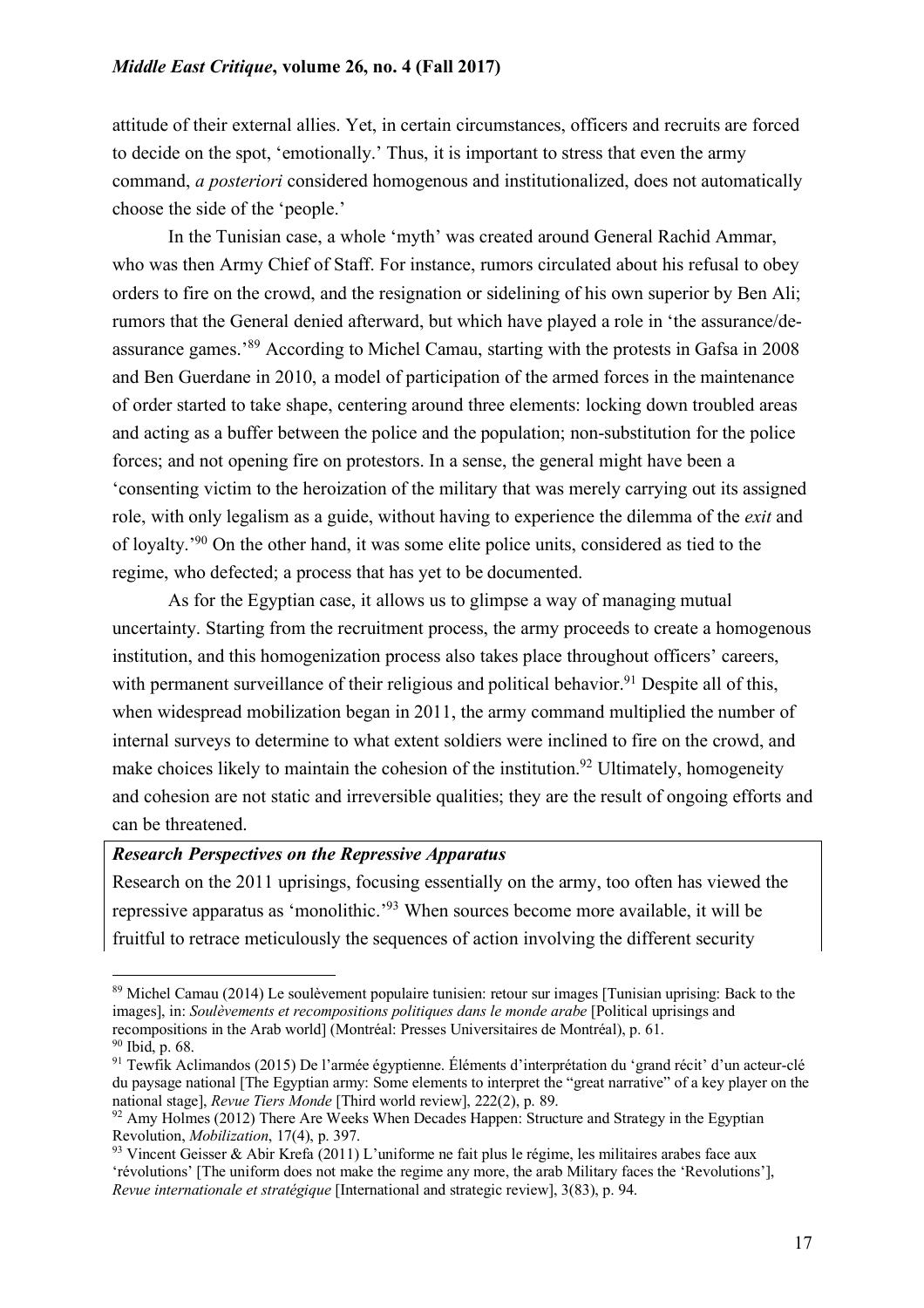apparatuses: Identifying actions, inaction, and interactions within the security apparatuses and between the various security apparatuses, with political leaders, protestors, and external allies. On another level, it would be useful to specify the context of demonstrations of loyalty or defection, at what level and under what circumstances they were produced, the relational, cognitive and emotional processes, which underlay them, and the extent of their impact.

Loyalty or defection can occur at the individual level, in one part of a security apparatus, or in its whole. Loyalty is made manifest in a number of ways and to varying degrees: Giving and executing orders in the context of one's mission, on the basis of routines; in respecting the chain of command; taking initiatives from one's superior position in the chain of command or from the bottom rung of the hierarchy; following a limited or lasting break in the chain of command and/or operational routines; cooperating with other services; cooperating only partially or not cooperating with other services, etc. Moreover, maintaining loyalty is a result of various processes which are not mutually exclusive: the identification with an emotional community; the absence of a perceived dissonance between the actions to be taken, the conception of one's function, social roots, and moral values; the evaluation of costs and benefits for oneself or for one's reference group; a calculation shaped by a set of causal factors, structural and/or situational; and 'pyramidal alignment,' based on 'the existence of a hierarchical system of power relations;<sup>34</sup> or 'sequential alignment,' after observation of the behavior of one's reference group.

Defection is revealed in different ways and to various degrees: not carrying out part of one's orders, without leaving one's position; remaining in uncertainty and inertia; disobeying orders and turning in one's weapons; 'fraternizing'; disobeying orders and taking up arms to defend those challenging the regime, etc. It is also produced by a number of types of processes, not mutually exclusive: interactions with the protestors who attempt to co-opt them; 'moral shocks' and dissonance between the actions to be taken, the self-conception of his or her function, social roots, moral values, etc.; evaluation of the costs and benefits for the reference group, or for oneself as an individual; 'pyramidal alignment'; 'epistemological alignment,' reflected in a change of beliefs; 'sequential alignment,' in defining oneself as a function of one's choices and the attitudes of one's reference groups (generational, familial, ethnic, sectarian, tribal, professional, or ideological); and alignment on the positions perceived as dominant within the institution, after the perception of an internal change in power relationships in their favor.

### *Crisis Management: Timing (Mal)Adjustment and Cross-Perceptions*

The way an authoritarian regime manages a crisis has an impact on the formation of coalitions, elites' loyalty to the regime or their defection, and international reactions.<sup>95</sup> Certainly, reactions in times of political crisis mostly are shaped by a history of interactions

<sup>&</sup>lt;sup>94</sup> Ermakoff, The Structure of Contingency, p. 66.

<sup>95</sup> Parsa, *States, Ideologies and Social Revolutions.*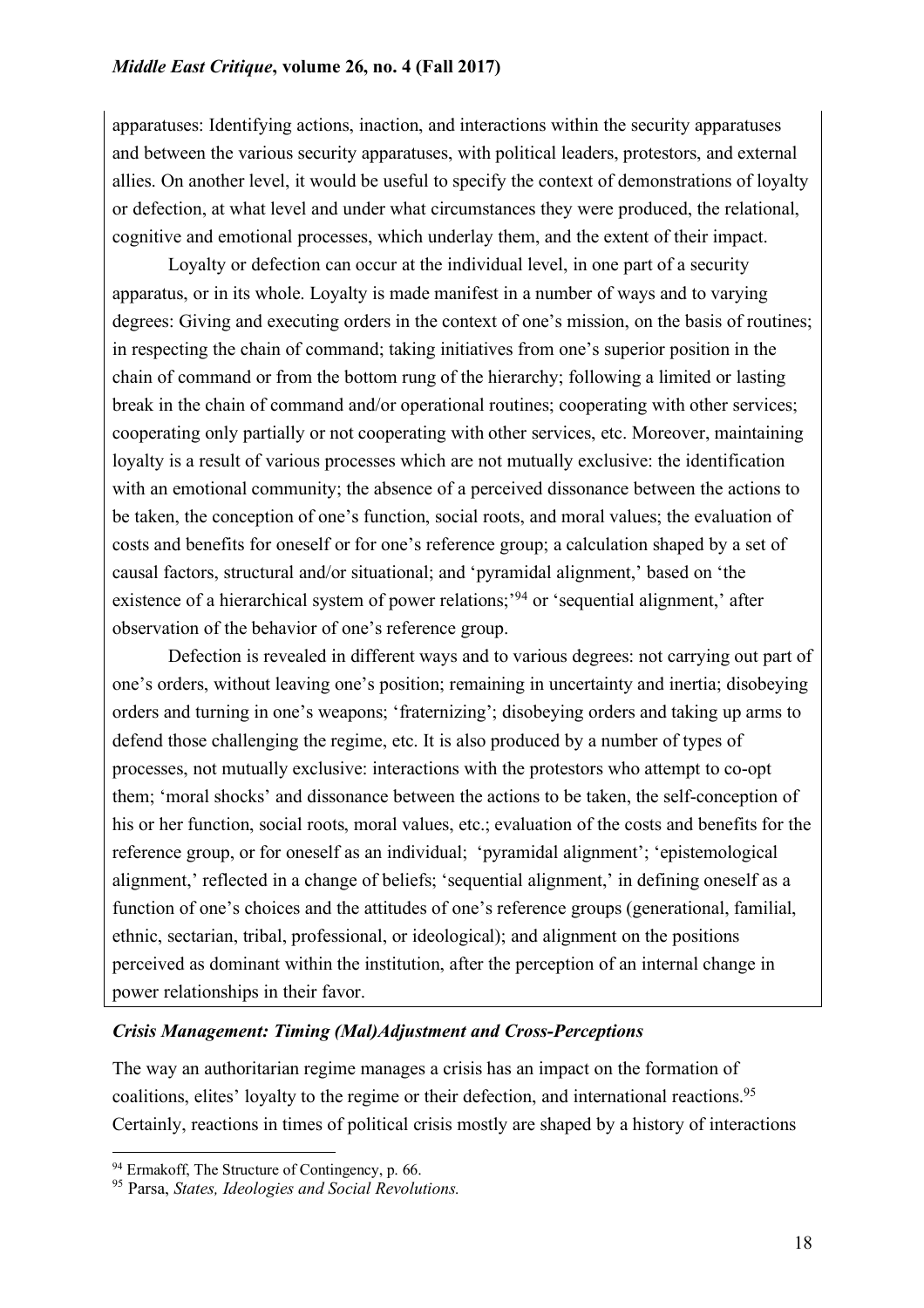between the incumbent regime and its challengers. They also depend on resources accumulated at the national and international level. However, in open-ended conjunctures, the regime's reactions—much like protestors' performances—oscillate between established registers and innovations. The very fact that events occur in different timeframes, that they give rise to 'neighborhood effects,'96 and international (non)reactions to varying degrees, contributes to reshuffling the cards and reconfiguring the foundations of the economy of concessions and of repression. In other words, forms of crisis management can't be inferred automatically based on the type of regime.

Incumbents react with threats, sanctions, and repression, but also with offers: discursive and symbolic, political change, material goods, lobbying efforts to target specific groups, etc. In observing the events, some of them try to draw lessons to refine their 'counterrevolutionary' strategies. They produce narratives and emotional scene setting to 'affect the strategic calculus of citizens, allies, and adversaries<sup>'97</sup>; warn of chaos; criminalize demonstrators; associate them with foreign powers; organize counterdemonstrations; readjust financial, military and diplomatic resources that they manage or fail to mobilize; etc. From this perspective, an examination of crisis management in Tunisia, in Egypt, in Syria and in Morocco allows us to glimpse several variations (Table 3), in terms of the timing of the reaction (early on or late), the degree of adjustment of offers and of sanctions (mistimed, disproportionate or relatively appropriate), the degree of disorganization at the level of the repressive apparatus, and the images conveyed (indicating the mastery of the situation or a loss of control).

| <b>Reactions of</b><br>the regime                                            | Timing               | Degree of<br>adjustment                                                                                                      | Degree of<br>disorganization      | <b>Images</b><br>conveyed              | <b>Examples</b>   |
|------------------------------------------------------------------------------|----------------------|------------------------------------------------------------------------------------------------------------------------------|-----------------------------------|----------------------------------------|-------------------|
| - Discursive<br>and symbolic<br>offers                                       | Delayed<br>reactions | -Maladjusted offer<br>- Indiscriminate<br>repression                                                                         | <b>Strong</b>                     | Loss of<br>control of<br>the situation | Tunisia,<br>Egypt |
| - Offers of<br>material<br>goods<br>- Lobbying<br>- Sanctions,<br>repression | Early                | - Attempts to<br>anticipate and to<br>adjust the offer<br>- Indiscriminate,<br>disproportionate,<br>high-scale<br>repression | Variable, yet to be<br>documented | Partial loss<br>of territories         | Syria             |
|                                                                              | Early                | - Adjustment of the<br>offer<br>- Limited and<br>selective repression                                                        | Weak                              | Mastery of<br>the situation            | Morocco           |

**Table 3. Crisis Management by Political Regimes**

 <sup>96</sup> Lisa Anderson (2013) 'Early-Adopters' and 'Neighborhood Effects,' in: C. Henry & J. Ji-Hyang (eds) *The Arab Spring: Will It Lead to Democratic Transitions?*, pp. 27–32 (New York: Palgrave Macmillan).

<sup>97</sup> Steven Heydemann & Reinoud Leenders (2011) Authoritarian Learning and Authoritarian Resilience: Regime Responses to the 'Arab Awakening,' *Globalizations*, 8(5), p. 649.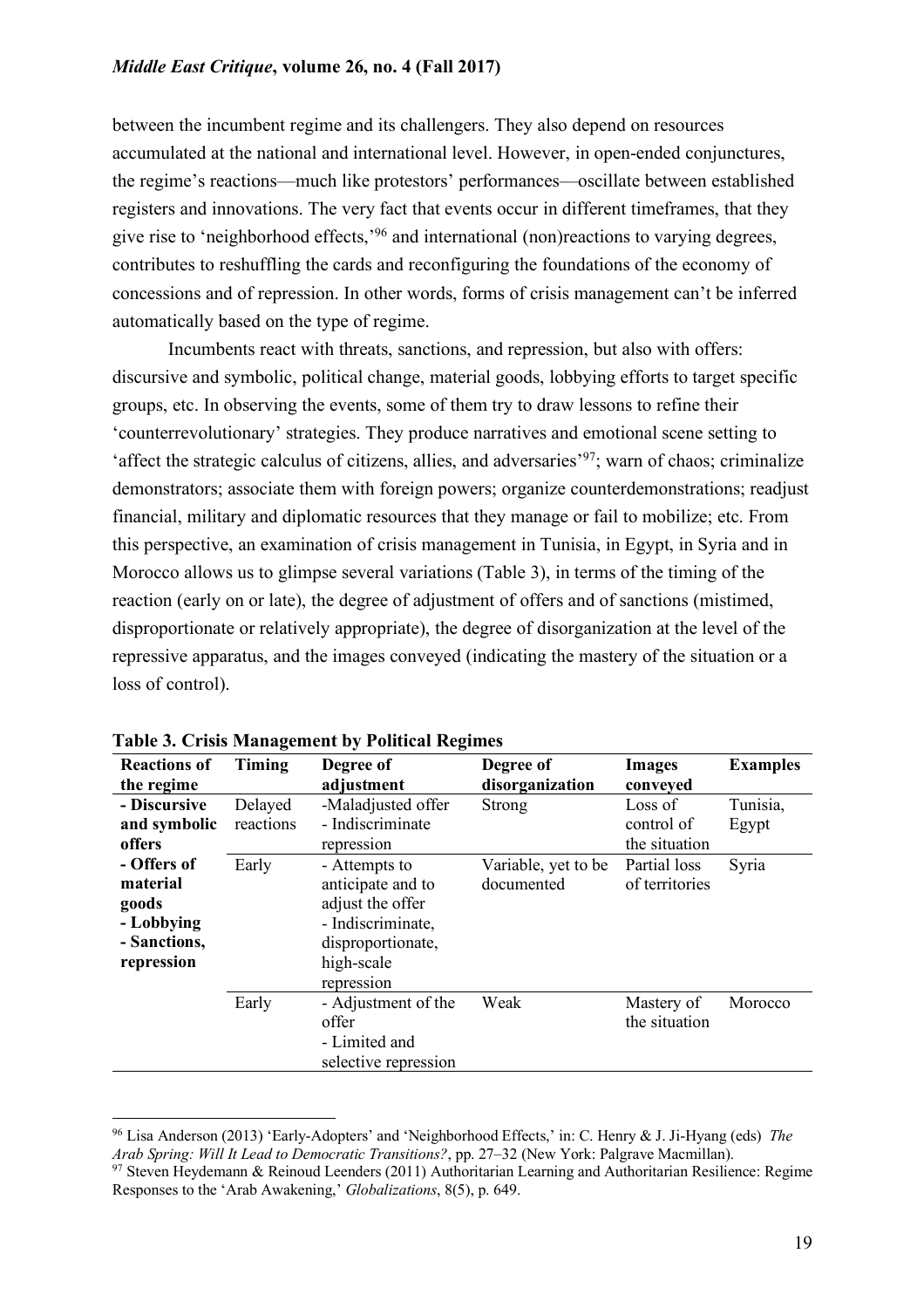In Tunisia and in Egypt, the concessions came too late after indiscriminate repression; the repressive apparatus seemed somewhat disorganized; and the crisis management gave the appearance that the regimes had lost control of the situation. In an analysis, which I do not claim to be exhaustive, I highlight some elements. For example, the Tunisian case is an excellent example of the leadership reacting too slowly. The regime and its media were silent for a long time, and they applied the usual measures to end the protests, without managing to hinder the spread of the mobilization.<sup>98</sup> Ben Ali so failed to realize the gravity of the situation that he did not bother to cut short his private visit to the Emirates. In such a centralized system, his absence might have left room for hesitation, and it was only upon his return on December 27, 2010, that the machinery truly was set in motion. Even worse, the responses of the regime were completely inadequate, given the scale of the protests, and this was only accentuated as the crisis continued, which gave credence to 'the idea of a loss of control over the situation, which gave further impetus to the protest dynamic.'99 The police repression on January 8 and 9 2011 seems to have been a point of no return. On another level, a lack of coordination added to the weakening and disorganization of the security apparatus.100 This was exacerbated by the mistrust between the agencies and by individual rivalries, and, among other things, this resulted in retention of information or disinformation among different agencies. Thus, the strategies of 'divide and rule' seemed to have opened the way for some unanticipated effects during the crisis. This example demonstrates that, even for those whose fate seems, at first glance, to be linked to that of the regime, mutual uncertainty does not necessarily result in alignment, but instead may trigger a reinforcement of mutual mistrust.

While the Tunisian revolution inspired Egyptian revolutionaries, Mubarak and his close advisors, in turn, committed at least two errors in assessing the situation.<sup>101</sup> First, they began by minimizing the crisis. 'Egypt is not Tunisia' was both a narrative spread by the incumbents in the context of the exchanged moves with the challengers, and a belief shared at the very highest levels of state. Secondly, it seemed that they had been convinced that the army was going to protect the regime, even though, from 2007 on, there were rumors circulating that officers were planning a coup in the event of Gamal Mubarak coming to power. As for the repressive apparatus, images displaying the dithering, ambivalence and loss of control of the situation, were widely circulated.

Unlike Egypt, some political regimes tried, in different ways, to learn from 'errors' committed by their neighbors. Determined to avoid the same fate as Muammar Qadhafi in Libya, the regime of Bashar Al-Assad in Syria attempted many strategies simultaneously and successively. Firstly, it shifted increasingly toward indiscriminate, large-scale and

 <sup>98</sup> Camau, Le soulèvement populaire tunisien, p. 50.

<sup>99</sup> Ibid, p. 51.

<sup>&</sup>lt;sup>100</sup> Noureddine Jebnoun (2014) In the Shadow of Power: Civil–Military Relations and the Tunisian Popular Uprising, *The Journal of North African Studies*, 19(3), pp. 296–316.

<sup>&</sup>lt;sup>101</sup> Collombier, Gamal Moubarak et le Parti National Démocratique, pp. 339-340.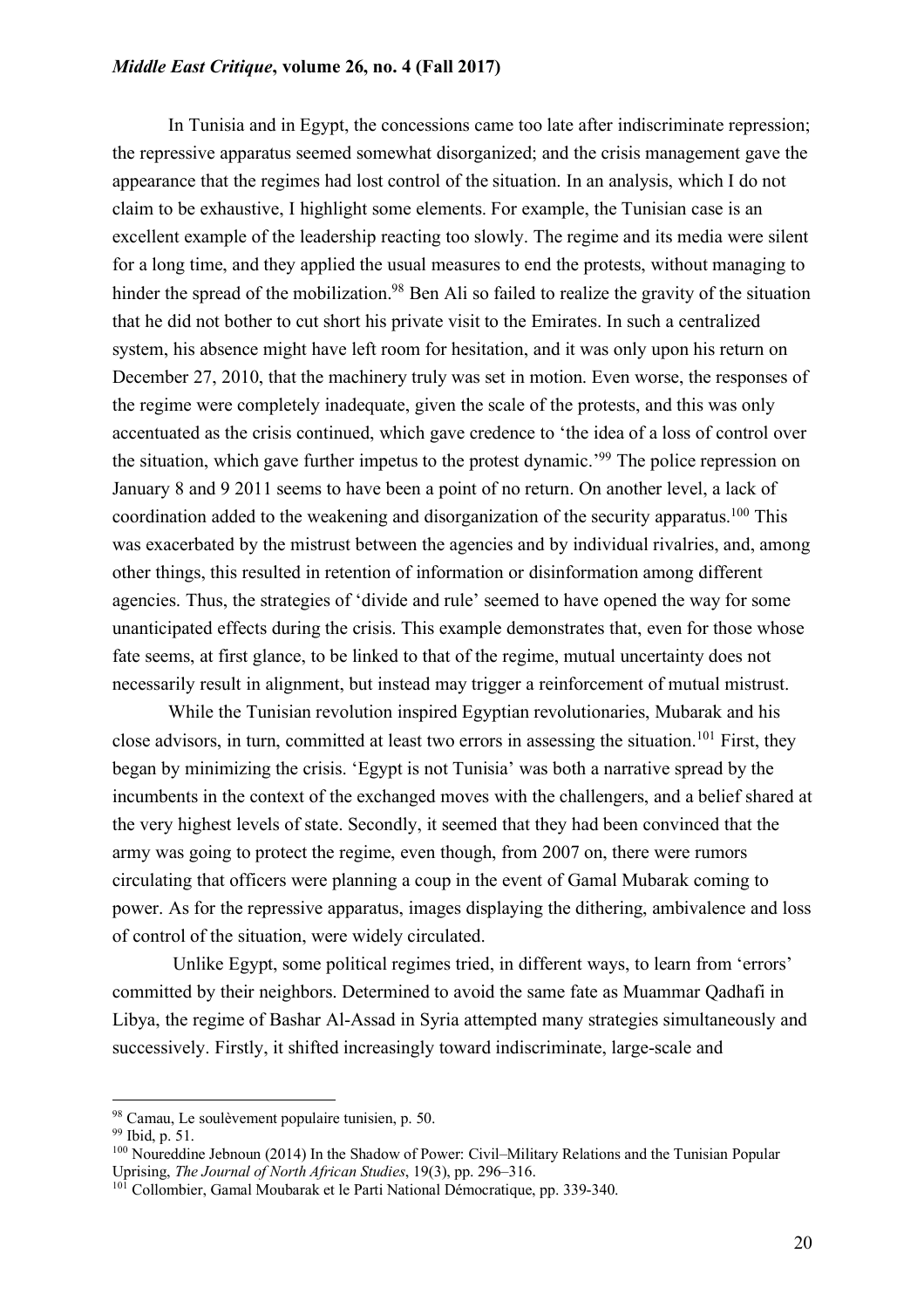disproportionate repression. This strategy might be related to two main factors: First, the incumbent regime did not have any intermediaries, either to demobilize the challengers or to negotiate with some of them; and, second, the repressive apparatus was 'unfit for purpose,' forcing the regime to abandon some territories from the end of spring  $2011$ .<sup>102</sup> Besides the escalation of repression, the diffusion of terror among the population, the liberation of common prisoners alongside jihadists, and the reinforcement of the military arsenal, the regime also followed a strategy of 'divide and rule' at the international, regional and especially national level.<sup>103</sup> Indeed, at the start, the mobilization was peaceful; it brought together Sunnis, but also Kurds, Christians and Druzes. Faced with that, the regime launched a communication campaign denouncing 'sectarian sedition,' and terrorism. While the demonstrators chanted: '*Sunni wa 'Alawi, wahid, wahid, wahid*' (Sunnis and Alawis, united, united, united), the regime positioned itself as the sole guarantor of 'interfaith tolerance.'<sup>104</sup> Despite the inventiveness displayed by some revolutionaries in bypassing their fragmentation, which was amplified by the regime's repression,<sup>105</sup> divisions in the antiregime camp grew to the extent that the conflict became internationalized and a matter of sectarian division. On the other hand, the heterogeneous coalition around Bashar Al-Assad continued to expand to include 'adversaries to… opponents to the dictator,'106 at the national, regional and international level.

In Morocco as well, the regime seemed to have learned some lessons from its own past as well as from its neighbors' immediate past and present. As soon as mobilizations started to spread around the region, the regime multiplied its attempts to buy social peace, official and unofficial negotiations, and individual and collective pressure, and reactivated networks of local elected representatives. The king very quickly presented a reform plan likely to redirect actors—who had 'strayed' from the legal opposition—toward institutionalized political channels. The regime also enjoyed enhanced support from the European Union, which held Morocco up as a 'reformist' model for the region. Yet it was in terms of repression that the most significant difference could be observed. While blood continued to flow in the region, in Morocco, the number of deaths was ten in eight months. During the 2011 protests, the regime effectively modulated its repressive options for each sequence of the protest, while making adjustments to the inflections it perceived at the regional and international levels. However, despite the regime's efforts, the movement was resilient. First, the regime's concessions gave the movement momentum and were perceived as an opportunity to put forward a whole array of sectorial and local claims. After that, the

<sup>&</sup>lt;sup>102</sup> Baczko & al., Mobilisations As a Result of Deliberation, p. 20.

<sup>103</sup> François Burgat (2013) La stratégie Al-Assad: diviser pour survivre, in: F. Burgat & B. Paoli (eds) *Pas de printemps pour la Syrie*. 104 Ibid, p. 25.

<sup>105</sup> Leïla Vignal (2014) La révolution 'par le bas' en Syrie [Revolution 'from below' in Syria], in: Camau & Vairel (eds) *Soulèvements et recompositions politiques dans le Monde Arabe*. 106 Burgat, La stratégie Al-Assad, p. 19.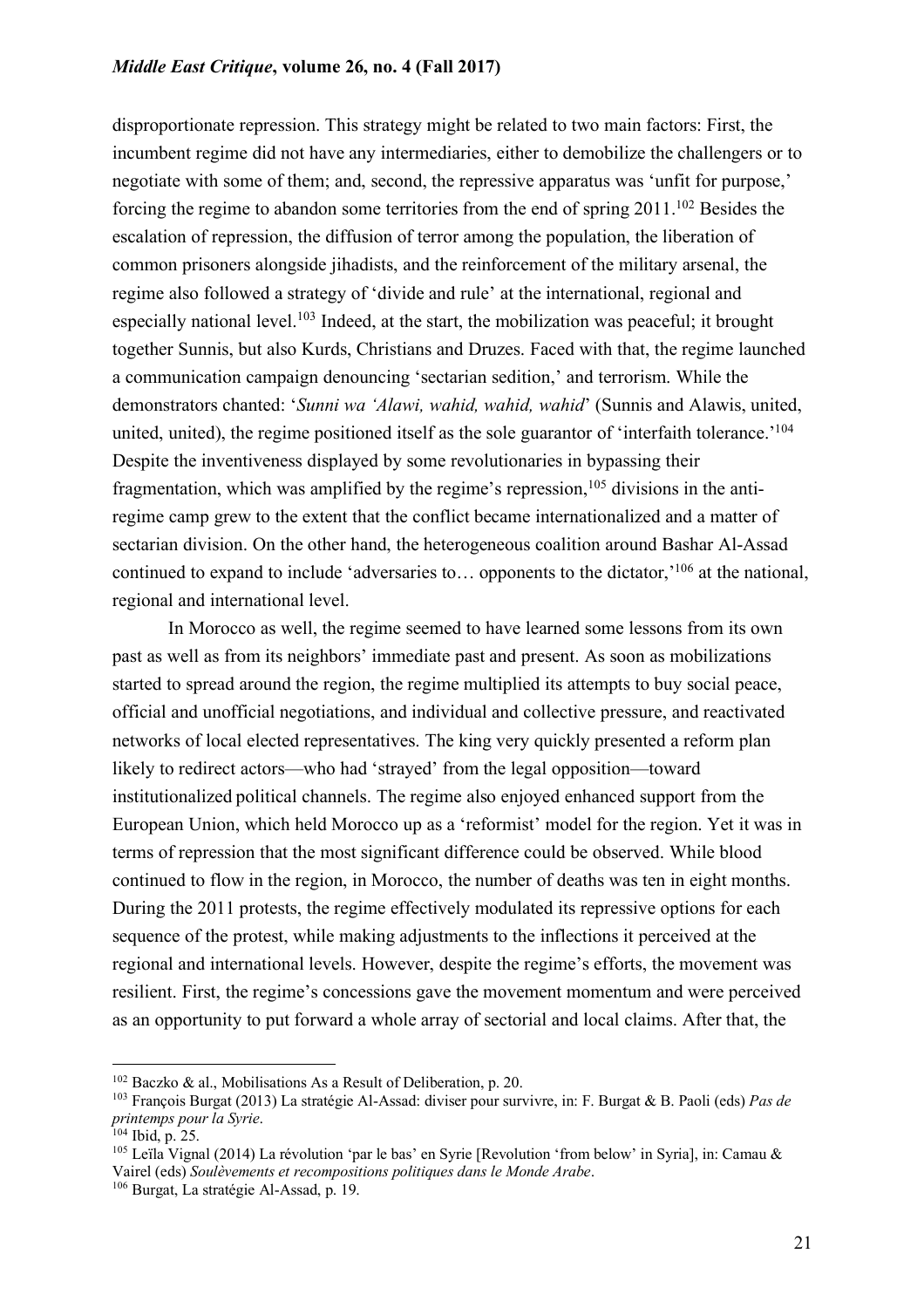early defections came from actors well enough positioned on the institutionalized political scene to hope to benefit from the reforms put in motion, and who had taken to the streets as a means to exert pressure in negotiations with the palace. Eight months after the start of the movement, the second wave of defections stemmed from a 'counter-bandwagon effect,' related to the diminished morale of the challengers still in the streets, with an increasing awareness of the unpropitious regional circumstances, and a perception that mobilization benefited only a certain contingent from the initial challengers who had taken to the streets.<sup>107</sup> It should be emphasized to what degree in Morocco, the uncertainty inherent to open-ended conjunctures was rapidly offset by self-restraint, by the authorities, as well as by a protest movement dominated by 'organized' actors, 'proud of their ability to control the streets.'108 Therefore, neither the initiators of the movement nor the repressive apparatus were irremediably overtaken by the 'street.' Consequently, a point of no return was not reached, and the route of gradual change remained the order of the day.

### **Conclusion**

During open-ended conjunctures, indeterminacy disturbs the routinized functioning of societies, undermines certainties and ritualized and embedded practices, and leads *all the actors present* to veer off the beaten path; in so doing, open-ended conjunctures transform structures. In comparing the Tunisian, Egyptian, Syrian, and Moroccan cases, we see that the form of the state and of the social conflict contributes to shaping the configuration of coalitions confronting each other in open-ended conjunctures. However, these factors are not sufficient to hinder the extension of the mobilization, the formation of large coalitions and the defection of actors assumed to be allies by those in power. Similarly, and contrary to certain retrospective predictions, the structure of the repressive apparatus does not automatically determine loyalty or defection; despite its homogeneity and its professionalization, the Tunisian army did not defect during the first revolutionary sequence, and the Egyptian army did not automatically rally to the side of the revolutionaries. Moreover, the societal identity cleavages are not necessarily static, allowing for the 'prediction' of whether or not mobilization will spread to other categories of society.

Indeed, in open-ended conjunctures, an array of processes and of performances contributes to redefining the conditions of protest activities, especially since events occur in a number of locations, at varying times. Also, the regime's elites are subject to a tension between crisis management repertoires established in recent years and the need to improvise. Ways of interpreting national and regional events, the nature and timing of reactions, and the degree of disorganization manifested seem to have played a fundamental role, including the maintenance or loss of external support for regimes. Thus, in Tunisia and in Egypt, the

 <sup>107</sup> Bennani-Chraïbi & Jeghllaly, The Protest Dynamics of Casablanca's February 20th Movement, p. 129-130.

<sup>108</sup> Ibid, p. 130.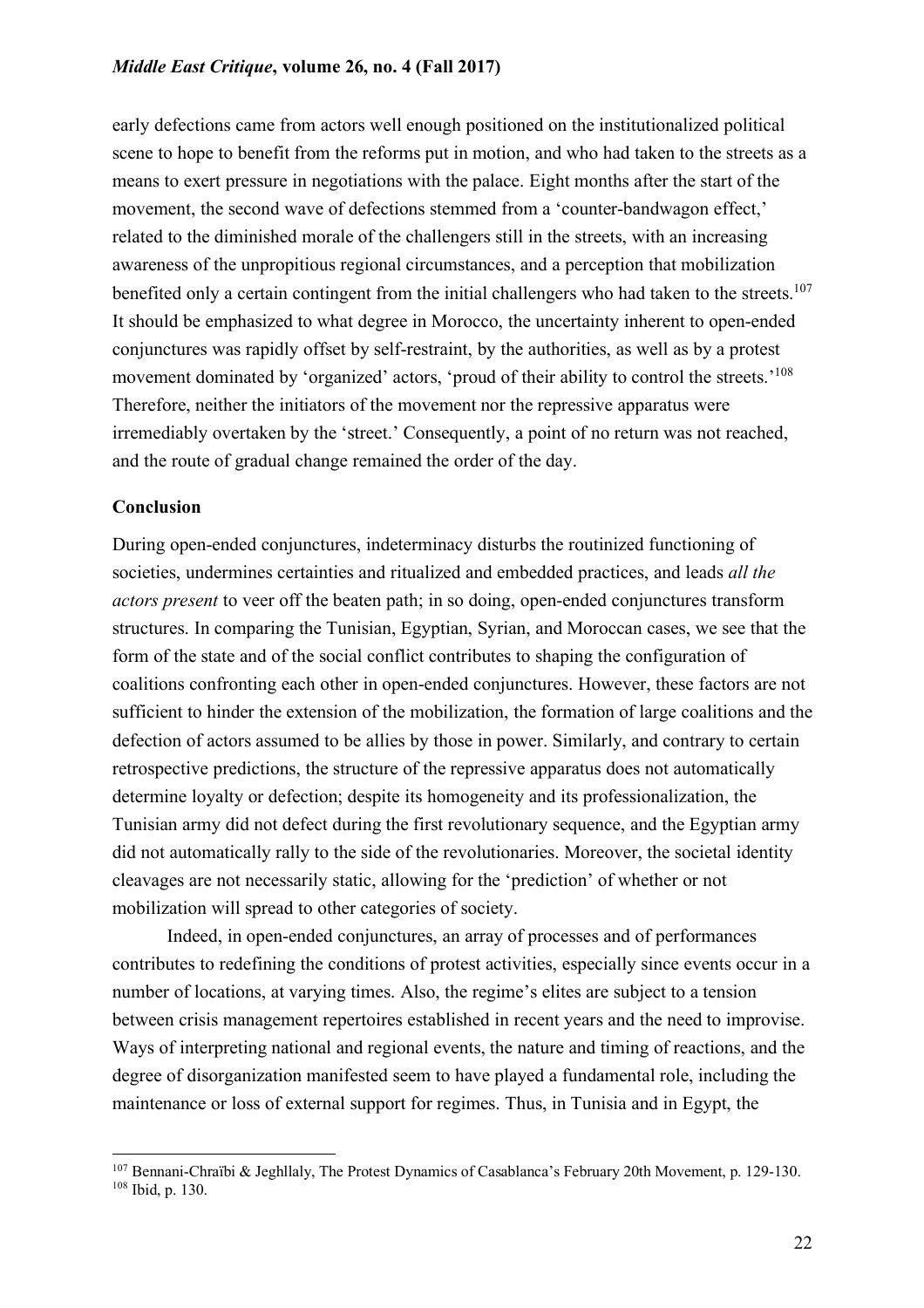regimes were slow to act, and the proposed reforms and modalities of repression proved ill suited to the protest dynamic, and did too little too late. The incumbent leaders seemed to have been overtaken by events, then abandoned by some of their usual support bases within the state and society, and only timidly backed by their usual external allies. In contrast, the Syrian and Moroccan regimes demonstrated foresight and modulated their reactions as a function of their observations of what was unfolding in the region and internationally. However, major differences emerged. In the Syrian case, an escalation of the repression contributed to radicalizing the challengers, and then militarizing a conflict, which endured, thanks to the support provided to the various protagonists by competing foreign donors, and to effects such as those produced by the Libyan events; the regime of Bashar Al-Assad managed to survive (at least a few years) even if it was forced to abandon territories. In the Moroccan case, the limited use of repression, and the self-limitation exercised by some of the principal actors contributed to reducing the margins of uncertainty; the regime was not confronted with an irreversible loss of control of the situation.

Going forward, much work remains to be done to move further on in an interactionist and sequential approach to open-ended conjunctures. While the ambition to apprehend this class of events in a more interactive and dynamic way is somewhat common to several scholars, the main challenge here is to develop the means to go beyond the declamatory stage. In addition, in this article, I have sketched some avenues to be explored in terms of degree and extent of the implementation of the recommended framework. Undoubtedly, the traces of the effects of contingency and of emotions during contemporary events are easier to grasp for the analyst of social mobilizations. Indeed, it is much more difficult to have detailed and cross-referenced accounts of interactions, emotions, and trial and error processes, sequence by sequence, for state actors, agents of the repressive apparatus, regional and international actors, etc. However, these obstacles should not lead to a reinforcement of the division of tasks among scholars: focus on structures and continuities from a macro-level standpoint for scholars in comparative political regimes; and the analysis of interactions, emotions, and the effects of contingency, from a micro and meso-level perspective for scholars of social movements.

Beyond the events of 2011, the approach advocated should encourage the establishment of multidisciplinary teams that share the same willingness to open black boxes, to conduct multilevel analyses, and to track meticulously and sequence by sequence the interactions among different actors present during an open-ended conjuncture. Furthermore, to pursue these multilevel analyses, we seriously should consider mixing several methods, while remaining attentive to the epistemological stakes of each choice: While regression statistics contribute to capturing the conducive elements at one point in time, combining ethnography and sequential analysis would be more appropriate for dealing with the 'messiness' of causation during open-ended conjunctures. The remaining methodological challenge is to capture the processes at work, the turning points, and the different types of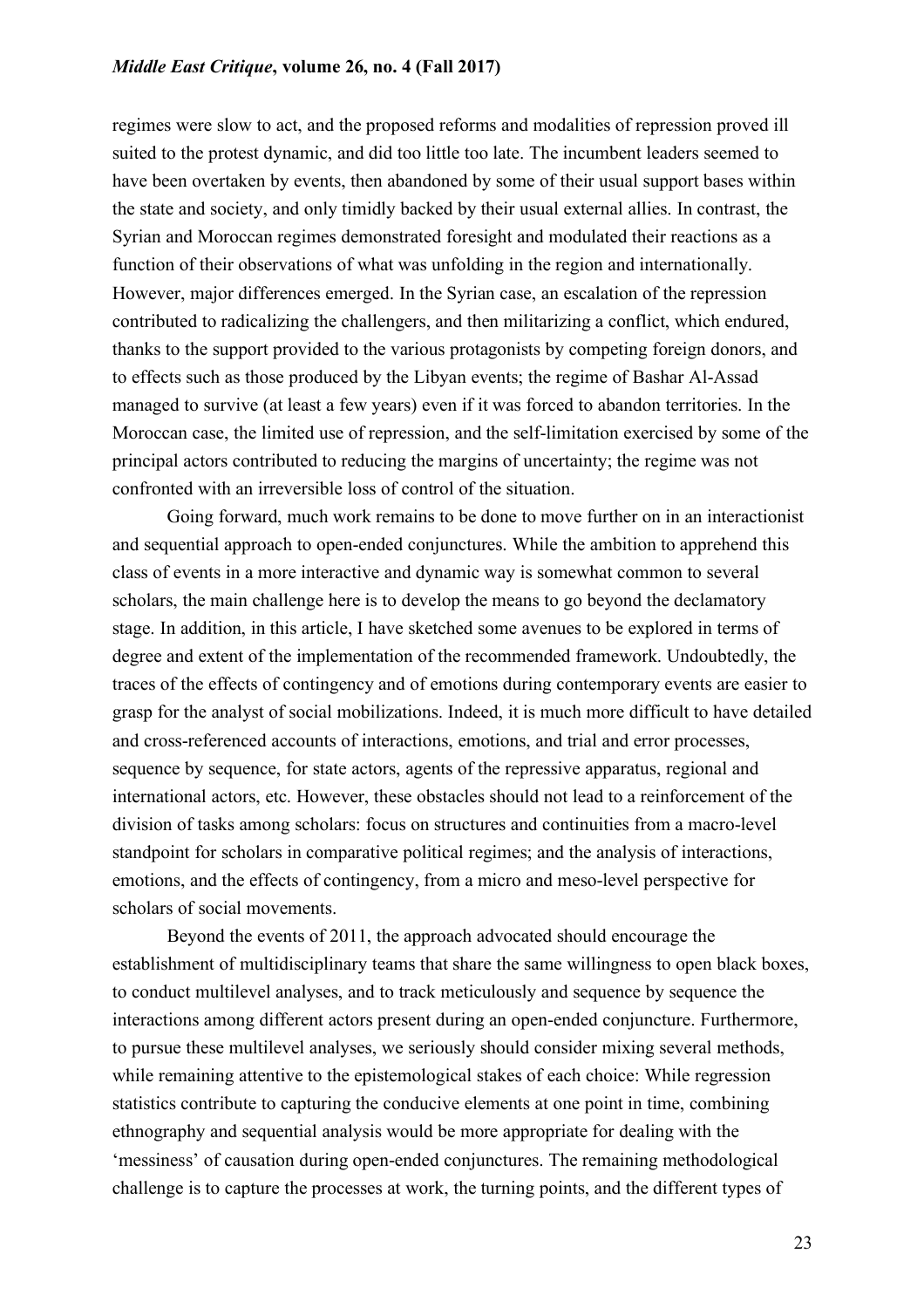contingency effects, while bringing the actor back in, not as a puppet, but as a historicized actor, an actor acted upon, acting and interacting. In other words, what the event does immediately, and in the short, medium and long terms—to ordinary citizens, organizations of social movements, state and repressive apparatus, regional and international actors, etc., constitutes a vast and fertile terrain for future empirical, theoretical and methodological research.

#### **Acknowledgements**

I would like to thank Dietmar Braun, Youssef El Chazli, Olivier Fillieule, Bernard Voutat and the anonymous reviewers for their stimulating comments on an early version of this article. I also would like to thank Joanne Deller for her translation of the first version of this article from French, Youssef El Chazli for his attentive reading of this translation, and Ann Humphry-Baker for her reading of the revised version.

### **References**

- Abbott, A. (2001) *Time Matters: On Theory and Method* (Chicago: University of Chicago Press).
- Abdelrahman, M. (2011) The Transnational and the Local: Egyptian Activists and Transnational Protest Networks. In : *British Journal of Middle Eastern Studies*, 38(3), pp. 407–424.
- Aclimandos, T. (2015) De l'armée égyptienne. Éléments d'interprétation du 'grand récit' d'un acteur-clé du paysage national [The Egyptian army: Some elements to interpret the "great narrative" of a key player on the national stage]. In: *Revue Tiers Monde* [Third world review], 222(2), pp. 85–102.
- Albrecht, H. (2015) Does Coup-Proofing Work? Political—Military Relations in Authoritarian Regimes amid the Arab Uprisings. In: *Mediterranean Politics*, 20(1), pp. 36–54.
- Allal, A. (2012) 'Revolutionary' Trajectories in Tunisia. Processes of Political Radicalization 2007-2011. In: *Revue Française de Science Politique (English)* [French review of political science], 62(5-6), pp. 821–841.
- Allal, A. & Pierret, T. (eds) (2013) *Au cœur des révoltes arabes* [Inside the Arab revolts] (Paris: Colin).
- Allinson, J. (2015) Class Forces, Transition and the Arab Uprisings: A Comparison of Tunisia, Egypt and Syria. In: *Democratization*, 22(2), pp. 294–314.
- Anderson, L. (2000) Dynasts and Nationalists: Why Monarchies Survive. In: Kostiner, J. (ed.) *Middle East Monarchies. The Challenge of Modernity*, pp. 53–69 (Boulder: Lynne Rienner Publishers).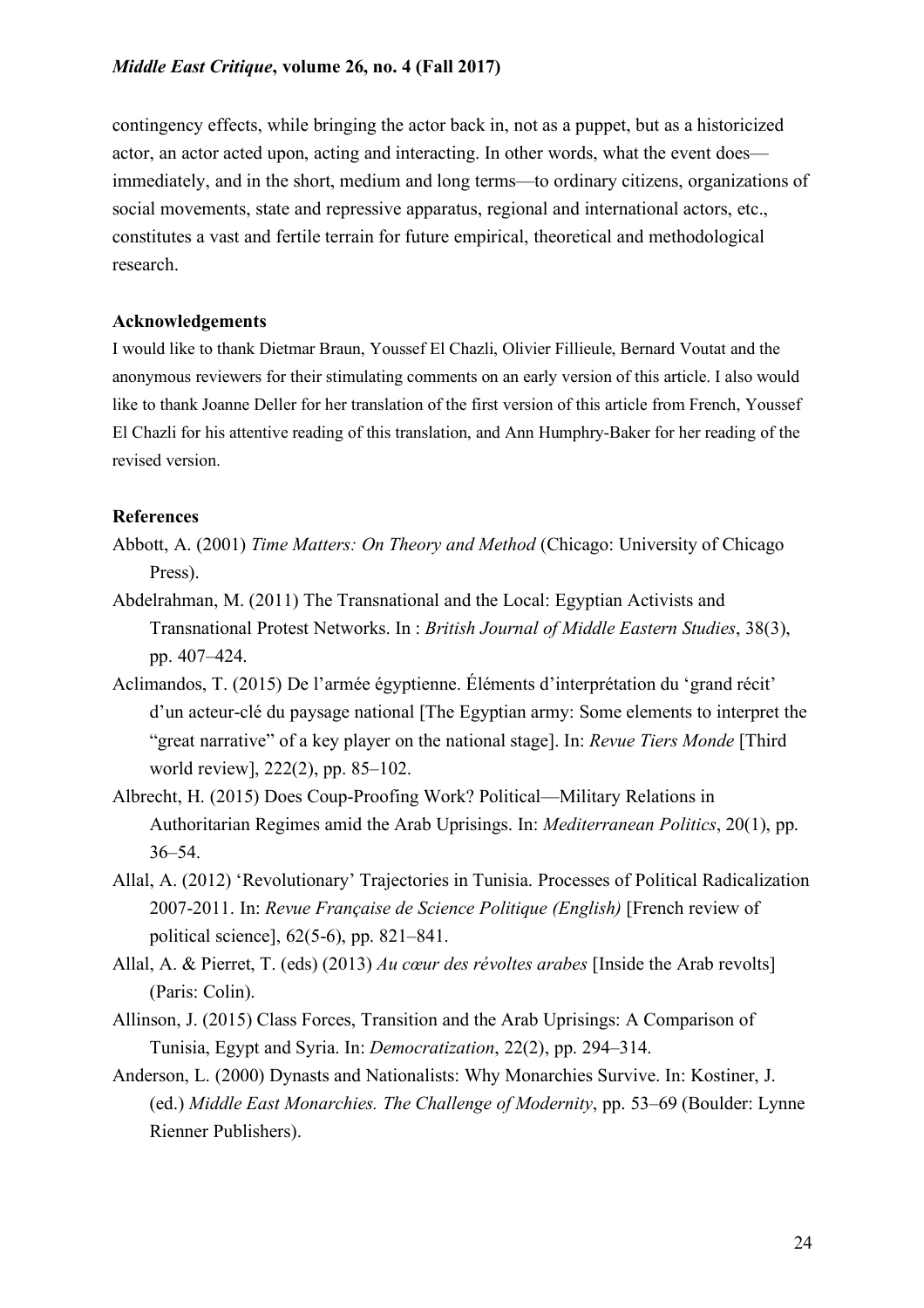- Anderson, L. (2013) 'Early-Adopters' and 'Neighborhood Effects.' In: Henry, C. & Ji-Hyang, C. Henry & Ji-Hyang, J. (eds) *The Arab Spring: Will It Lead to Democratic Transitions?*, pp. 27–32 (New York: Palgrave Macmillan).
- Aya, R. (1990) *Rethinking Revolutions and Collective Violence* (Amsterdam: Het Spinhuis).
- Aya, R. (2001) The third man; or, agency in history; or, rationality in revolution. In: *History and Theory*, 40(4), pp. 143-152.
- Baczko, A., Dorronsoro, G. & Quesnay, A. (2013) Mobilisations As a Result of Deliberation and Polarising Crisis. The Peaceful Protests in Syria (2011). In: *Revue Française de Science Politique (English)* [French review of political science], 63(5), pp. 1–25.
- Balsiger, P. (2015) Corporations as Players and Arenas. In: Jasper, J. & Duyvendak, J. W. (eds) *Players and Arenas* (Amsterdam: Amsterdam University Press) pp. 119–140.
- Beinin, J. & Vairel, F. (eds) (2013) *Social Movements, Mobilization, and Contestation in the Middle East and North Africa*, 2nd Edition. (Stanford: Stanford University Press).
- Beissinger, M. R. (2011) Mechanisms of Maidan: The Structure of Contingency in the Making of the Orange Revolution. In : *Mobilization: An International Quarterly*, 16(1), pp. 25–43.
- Beissinger, M. R., Jamal, A. A. & Mazur, K. (2015) Explaining Divergent Revolutionary Coalitions: Regime Strategies and the Structuring of Participation in the Tunisian and Egyptian Revolutions. In: *Comparative Politics*, 48(1), pp. 1–24.
- Bellin, E. (2012) Reconsidering the Robustness of Authoritarianism in the Middle East: Lessons from the Arab Spring. In: *Comparative Politics*, 44(2), pp. 127–149.
- Bennani-Chraïbi, M. & Fillieule, O. (2012) Towards a Sociology of Revolutionary Situations: Reflections on the Arab Uprisings. In: *Revue Française de Science Politique (English)* [French review of political science], 62(5–6), pp. 1–29.
- Bennani-Chraïbi, M. & Jeghllaly, M. (2012) The Protest Dynamics of Casablanca's February 20th Movement. In: *Revue Française de Science Politique (English)* [French review of political science], 62(5–6), pp. 103–130.
- Bischof, D. & Fink, S. (2015) Repression as a Double-Edged Sword: Resilient Monarchs, Repression and Revolution in the Arab World. In : *Swiss Political Science Review*, 21(3), pp. 377–395.
- Burgat, F. (2013) La stratégie Al-Assad: diviser pour survivre [al-Asad's strategy: Divide to survive]. In: Burgat, F. & Paoli, B. (eds) *Pas de printemps pour la Syrie* [No spring for Syria] pp. 19–32 (Paris: La Découverte).
- Burke, III, E. (1988) Islam and Social Movements: Methodological Reflections. In: Burke, III, E. & Lapidus, I. (eds) *Islam, Politics, and Social Movements*, pp. 17–35 (Berkeley and Los Angeles: University of California Press).
- Burke, III, E. (2014) *The Ethnographic State* (Oakland: University of California Press).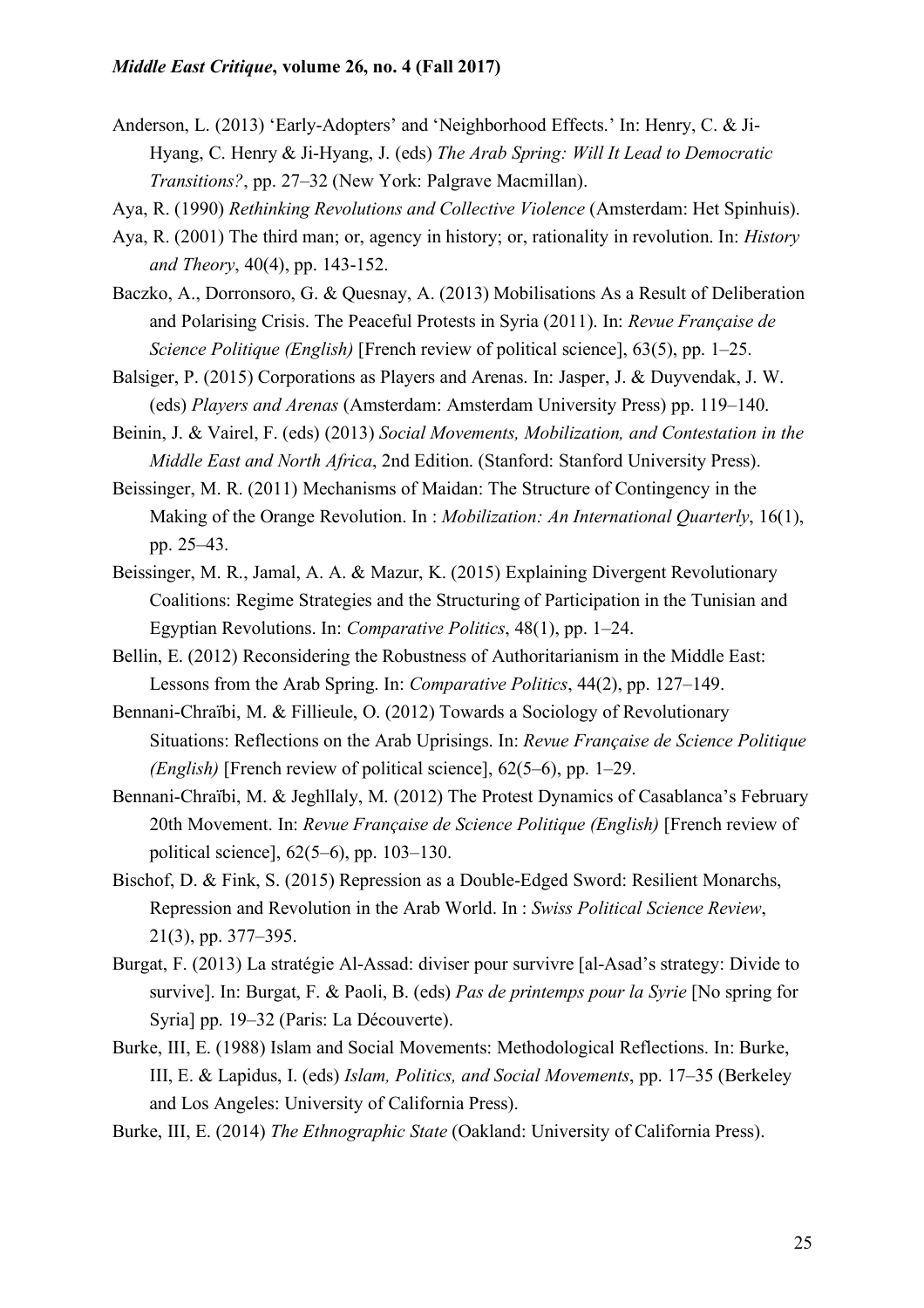- Camau, M. & Vairel, F. (eds) (2014) *Soulèvements et recompositions politiques dans le Monde Arabe* [Political uprisings and recompositions in the Arab world] (Montréal: Presses Universitaires de Montréal).
- Camau, M. (2014) Le soulèvement populaire tunisien: retour sur images [Tunisian uprising: Back to the images]. In: Camau, M. & Vairel, F. (eds) *Soulèvements et recompositions politiques dans le monde arabe*, pp. 45-70 (Montréal: Presses Universitaires de Montréal).
- Chalcraft, J. (2016) *Popular Politics in the Making of the Modern Middle East* (Cambridge: Cambridge University Press).
- Chartier, R. (1991) *The Cultural Origins of the French Revolution* (Durham & London: Duke University Press).
- Clarke, K. (2014) Unexpected Brokers of Mobilization: Contingency and Networks in the 2011 Egyptian Uprising. In: *Comparative Politics*, 46(4), pp. 379–397.
- Collombier, V. (2011) Gamal Moubarak et le Parti National Démocratique ou la stratégie du désastre [Gamal Mubarak and the National Democratic Party or the disaster strategy]. In: *Outre-Terre* [Other-worldly], 29(3), pp. 333–345.
- Dakhli, L. (2013) Tunisia and Syria: Comparing Two Years of Revolution. In: *Middle East Critique*, 22(3), pp. 293–301.
- Duboc, M. & Beinin, J. (2013) A Workers' Social Movement on the Margin of the Global Neoliberal Order, Egypt 2004–2012. In: Beinin, J. & Vairel, F. (eds) *Social Movements, Mobilization and Contestation in the Middle East and North Africa*, pp. 205–227 (Stanford: Stanford University Press).
- Duyvendak, J. W. & Fillieule, O. (2015) Conclusion: Patterned Fluidity: An Interactionist Perspective as a Tool for Exploring Contentious Politics. In: Jasper, J. & Duyvendak, J. W. (eds) *Players and Arenas*, pp. 295–318 (Amsterdam: Amsterdam University Press).
- El Chazli, Y. (2012) On the Road to Revolution. How did 'Depoliticised' Egyptians Become Revolutionaries? In: *Revue Française de Science Politique (English)* [French review of political science], 5-6(62), pp. 843–865.
- El Chazli, Y. (2017) Four Scenes of the Egyptian Revolution in Alexandria: A Microhistory of January 25. How a Series of Contingencies Walked Us to the Revolution. Available online at : http://www.madamasr.com/en/2017/01/25/feature/politics/four-scenes-of-theegyptian-revolution-in-alexandria-a-microhistory-of-january-25/ . Date of Access : July 26, 2017.
- Ermakoff, I. (2015) The Structure of Contingency. In: *American Journal of Sociology*, 121(1), pp. 64–125.
- Fillieule, O. (2015) Disengagement from Radical Organizations: A Process and Multilevel Model of Analysis. In: Klandermans, B. & van Stralen, C. (eds) *Movements in Times of Democratic Transition*, pp. 34–63 (Philadelphia: Temple University Press).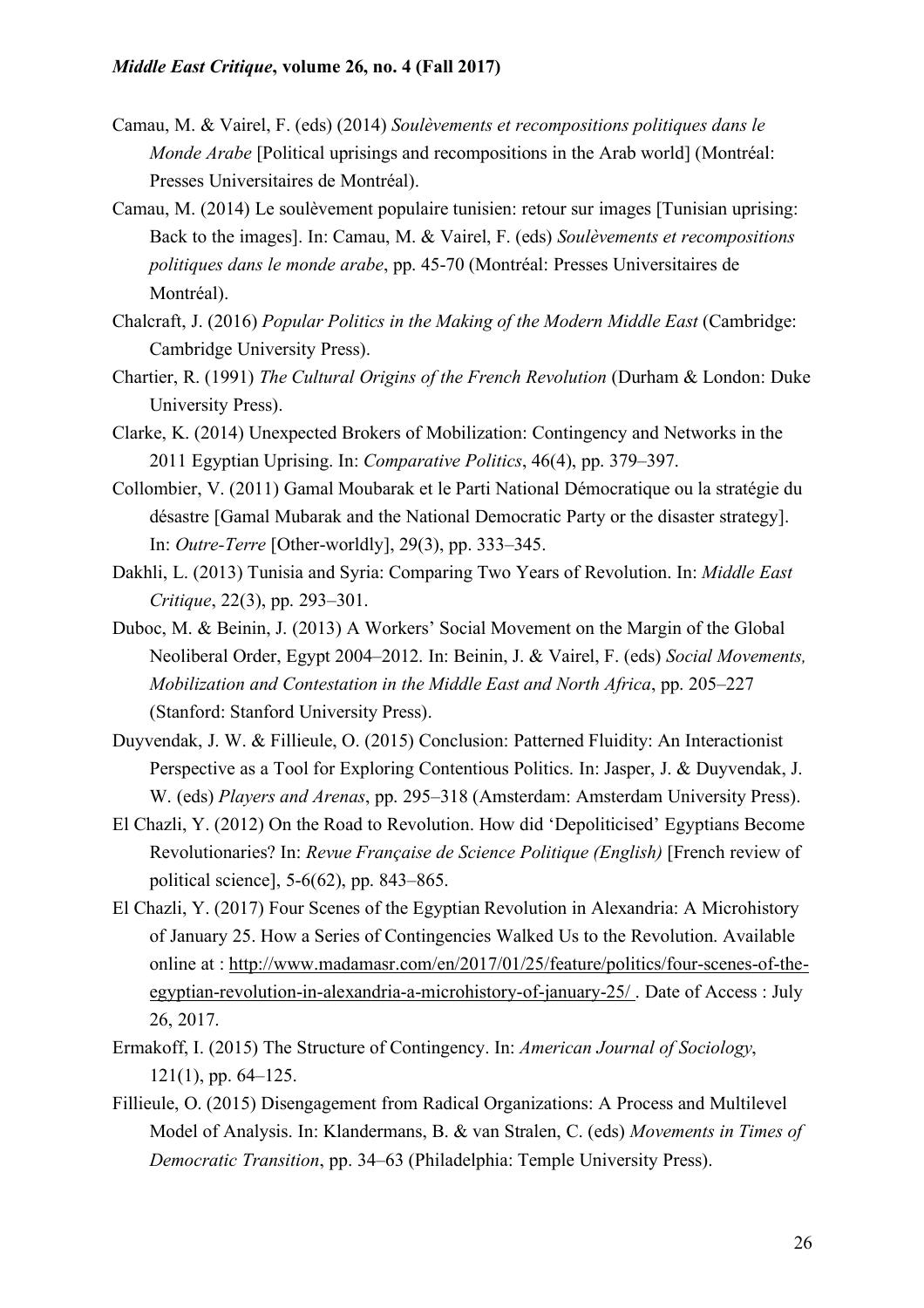- Gause III, F. G. (2011) Why Middle East Studies Missed the Arab Spring: The Myth of Authoritarian Stability. In: *Foreign Affairs*, 90(4), pp. 81–90.
- Geisser, V. & Krefa, A. (2011) L'uniforme ne fait plus le régime, les militaires arabes face aux 'révolutions' [The uniform does not make the regime any more, the arab Military faces the 'Revolutions']. In: *Revue internationale et stratégique* [International and strategic review], 3(83), pp. 93–102.
- Goodwin, J., Jasper, J. & Polletta, F. A. (eds) (2001) *Passionate Politics: Emotions and Social Movements* (Chicago: University of Chicago Press).
- Haddad, B. (2012) *Business Networks in Syria* (Stanford, CA: Stanford University Press).
- Heydemann, S. & Leenders, R. (2011) Authoritarian Learning and Authoritarian Resilience: Regime Responses to the 'Arab Awakening'. In: *Globalizations*, 8(5), pp. 647–653.
- Heydemann, S. (2015) Explaining the Arab Uprisings: Transformations in Comparative Perspective. In: *Mediterranean Politics*, pp. 1–13.
- Hinnebusch, R. (2015) Conclusion: Agency, Context and Emergent Post-Uprising Regimes. In: *Democratization*, 22(2), pp. 358–374.
- Hmed, C. (2012) Abeyance Networks, Contingency and Structures: History and Origins of the Tunisian Revolution. In: *Revue Française de Science Politique (English)*, 62(5–6), pp. 797–820.
- Hmed, C. (2015) Répression d'État et situation révolutionnaire en Tunisie (2010-2011) [State repression and revolutionary situation in Tunisia (2010-2011)]. In: *Vingtième Siècle: Revue d'histoire* [Twentieth Century. A history review], 128(4), pp. 77–90.
- Holmes, A. (2012) There Are Weeks When Decades Happen: Structure and Strategy in the Egyptian Revolution. In: *Mobilization*, 17(4), pp. 391–410.
- Jasper, M. J. & Duyvendak, J. W. (eds) (2015) *Players and Arenas: The Interactive Dynamics of Protest* (Amsterdam: Amsterdam University Press).
- Jebnoun, N. (2014) In the Shadow of Power: Civil-Military Relations and the Tunisian Popular Uprising. In: *The Journal of North African Studies*, 19(3), pp. 296–316.
- Ketchley, N. (2014) 'The Army and the People Are One Hand!' Fraternization and the 25th January Egyptian Revolution. In: *Comparative Studies in Society and History*, 56(1), pp. 155–186.
- Korotayev, A. V., Issaev, L.M., Malkov, S. & Shishkina, A.P. (2014) The Arab Spring: A Quantitative Analysis. In: *Arab Studies Quarterly*, 36(2), pp. 149–169.
- Kuran, T. (1995) The Inevitability of Future Revolutionary Surprises. In: *American Journal of Sociology*, pp. 1528–1551.
- Kurzman, C. (2004) *The Unthinkable Revolution in Iran* (Cambridge and Harvard: Harvard University Press).
- Latté, S. (2015) Des « mouvements émotionnels » à la mobilisation des émotions [From "emotional movements" to the mobilization of emotions]. In:*Terrains/Théories* [Fieldworks/Theories] (2). Available at http://teth.revues.org/244.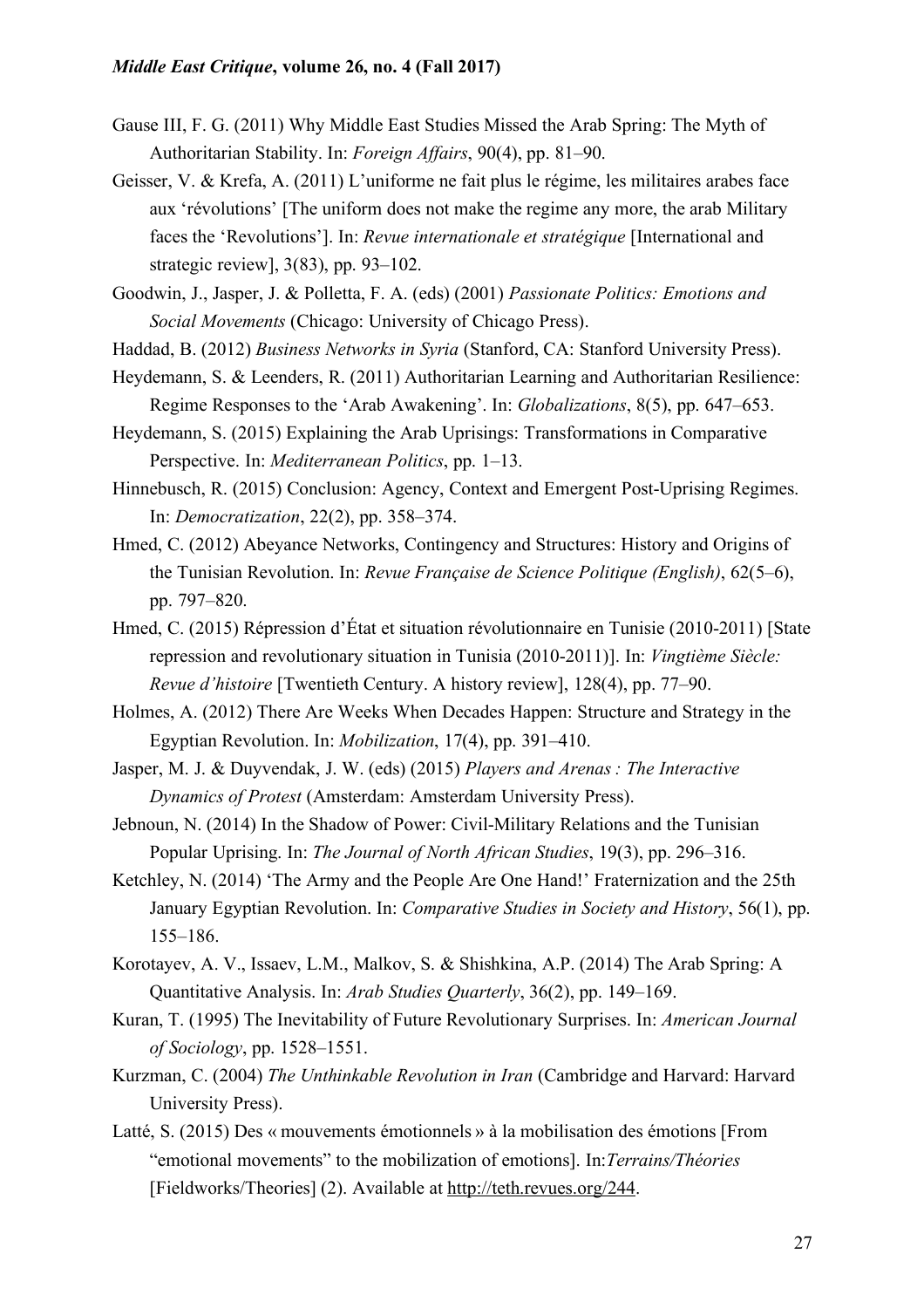- Leenders, R. (2012) Collective Action and Mobilization in Dar'a: An Anatomy of the Onset of Syria's Popular Uprising. In: *Mobilization*, 17(4), pp. 419–434.
- Leenders, R. & Heydemann, S. (2012) Popular Mobilization in Syria: Opportunity and Threat, and the Social Networks of the Early Risers. In: *Mediterranean Politics*, 17(2), pp. 139–159.
- McAdam, D., Tarrow, S. & Tilly, C. (2001) *Dynamics of Contention* (Cambridge: Cambridge University Press).
- Nepstad, S. E. (2013) Mutiny and Nonviolence in the Arab Spring: Exploring Military Defections and Loyalty in Egypt, Bahrain and Syria. In: *Journal of Peace Research*, 50(3), pp. 337–349.
- Pace, M. & Cavatorta, F. (2012) The Arab Uprisings in Theoretical Perspective—An Introduction. In: *Mediterranean Politics*, 17(2), pp. 125-138.
- Parsa, M. (2000) *States, Ideologies and Social Revolutions* (Cambridge: Cambridge University Press).
- Pearlman, W. (2013) Emotions and the Microfoundations of the Arab Uprisings. In: *Perspectives on Politics*, 11(2), pp. 387–409.
- Picard, E. (2008) Armée et sécurité au cœur de l'autoritarisme [Army and security at the heart of authoritarianism]. In: Dabène, O., Geisser, V. & Massardier, G. (eds.) *Autoritarismes démocratiques et démocraties autoritaires au XXIe siècle* [Democratic authoritarianism and authoritarian democracies in the 21st century], pp. 303–329 (Paris: La Découverte).
- Rey, M. (2013) La révolte des quartiers: territorialisation plutôt que confessionalisation [The revolt of the districts: Territorialisation rather than confessionalisation]. In: Burgat, F. & Paoli, B. (eds) *Pas de printemps pour la Syrie*, pp. 84–91 (Paris: La Découverte).
- Rupp, L. J. & Taylor, V. (1987) *Survival in the Doldrums* (New York and Oxford: Oxford University Press).
- Sewell Jr, W. H. (1996) Three Temporalities: Toward an Eventful Sociology. In: McDonald, T. J. (ed.) *The Historic Turn in the Human Sciences*, 98, pp. 245–280 (Ann Arbor, Mich.: The University of Michigan Press).
- Smaoui, S. & Wazif, M. (2013) Étendard de lutte ou pavillon de complaisance ? [Fighting symbol or flag of convenience?]. In: Allal, A. & Pierret, T. (eds) *Au cœur des révoltes arabes* [Inside the Arab revolts], pp. 55–79 (Paris: Armand Colin).
- Springborg, R. (2014) Arab Militaries. In: Lynch, M. (ed.) *The Arab Uprisings Explained*, pp. 142–159 (Columbia: Columbia University Press).
- Strang, D. & Meyer, J. W. (1993) Institutional Conditions for Diffusion. In: *Theory and Society*, 22(4), pp. 487–511.
- Tarrow, S. (1993) Modular Collective Action and the Rise of the Social Movement: Why the French Revolution Was Not Enough. In: *Politics & Society*, 21(1), pp. 69–90.
- Tilly, C. (1978) *From Mobilization to Revolution* (Reading: Addison-Wesley), pp. 189–222.